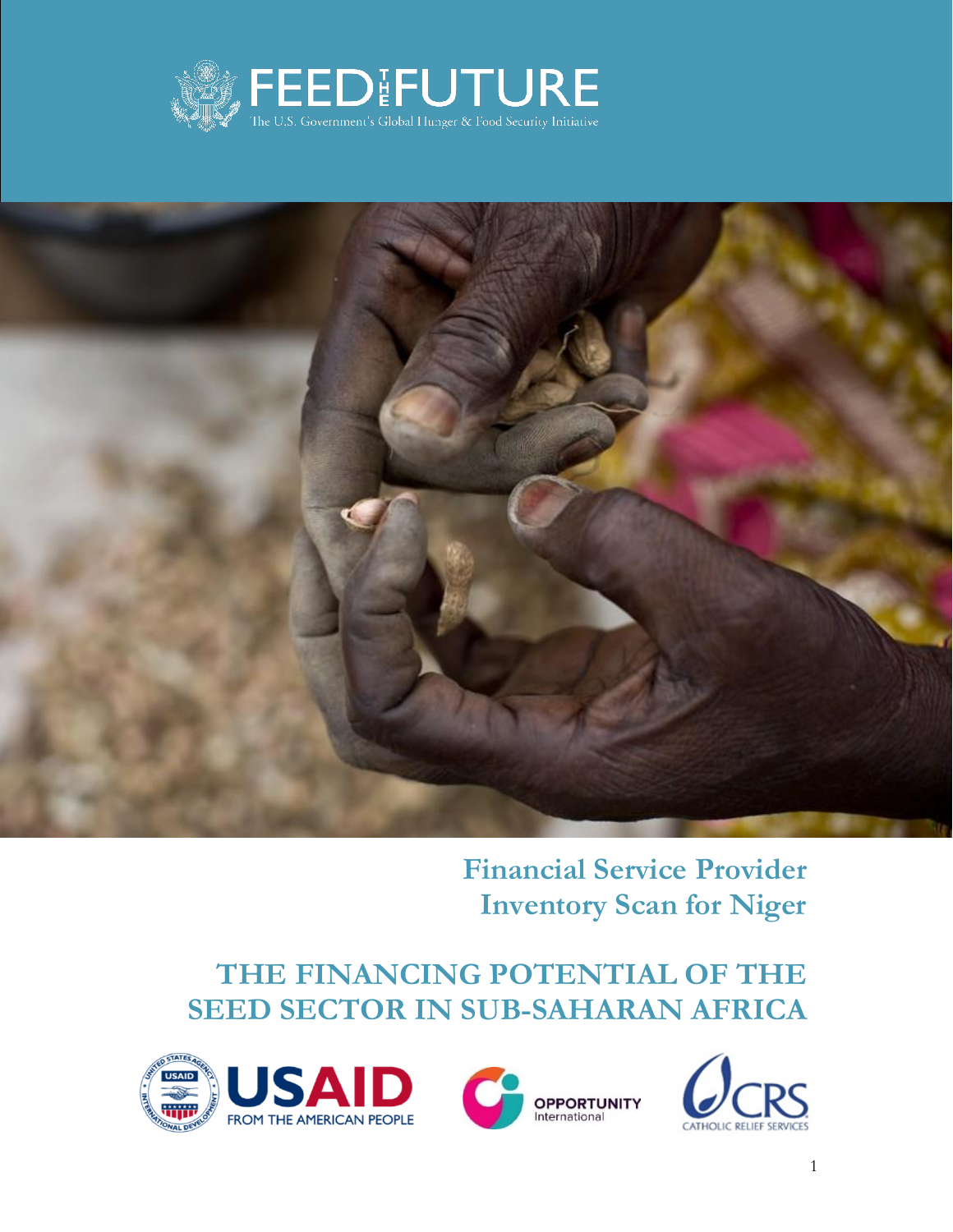| <b>Activity Title:</b>            | Feed the Future Global Supporting Seed Systems for<br>Development activity                                                                          |
|-----------------------------------|-----------------------------------------------------------------------------------------------------------------------------------------------------|
| Activity start date and end date: | Aug 24, 2018 - Aug 23, 2023                                                                                                                         |
| Cooperative agreement number:     | 7200AA18LE00004                                                                                                                                     |
| Document title:                   | Financial Service Provider Inventory Scan for Niger. The<br>financing potential of the seed sector in Sub-Saharan Africa                            |
| <b>Publication date:</b>          | June 18, 2020                                                                                                                                       |
| Author's name:                    | Opportunity International                                                                                                                           |
| Sub-Grantee's name:               | Opportunity International                                                                                                                           |
| Sponsoring USAID office:          | LOC Unit, Federal Center Plaza (SA-44)/M/CFO/CMP                                                                                                    |
| Technical office:                 | USAID/RFS/CA                                                                                                                                        |
| <b>AOR</b> name:                  | Daniel Bailey                                                                                                                                       |
| <b>Activity Goal:</b>             | Improved functioning of the high-impact integrated seed<br>systems                                                                                  |
| Language of document:             | English                                                                                                                                             |
| Submitted on behalf of:           | Opportunity International                                                                                                                           |
| Submitted by:                     | Nikaj van Wees, Chief of Party S34D activity<br>Catholic Relief Services<br>228 West Lexington Street, Baltimore, MD 21201<br>Nikaj.vanwees@crs.org |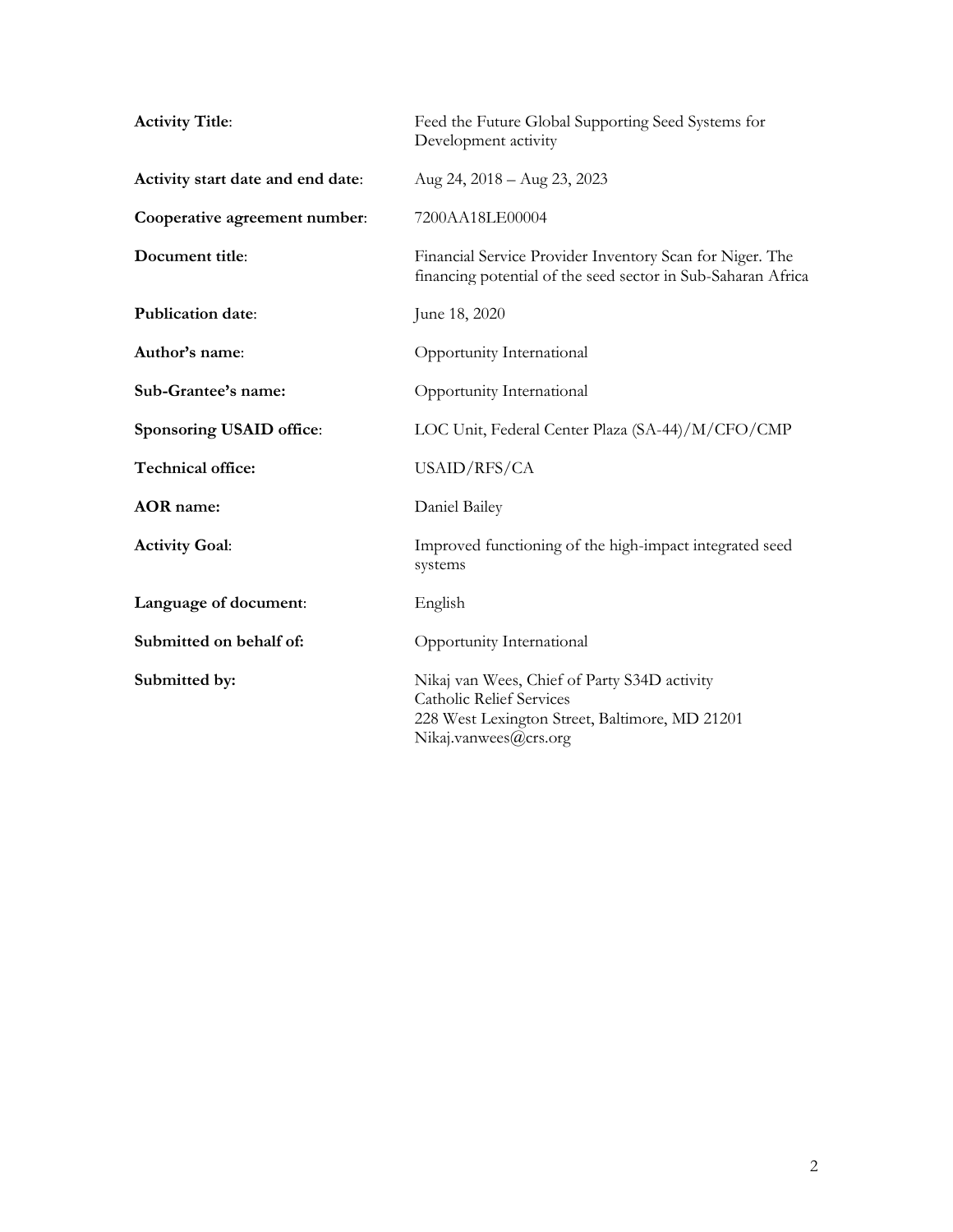**Cover page photo credit:** Natalie Organ, Opportunity International

### **DISCLAIMER**

This report was made possible by the generous support from the American people through the U.S. Government's Feed the Future initiative and the United States Agency for International Development through Cooperative Agreement 7200AA18LE00004. The contents are the responsibility of Catholic Relief Services and do not necessarily reflect the views of USAID or the United States Government.

**Feed the Future Consortium Partners** in the Feed the Future Global Supporting Seed Systems for Development activity:

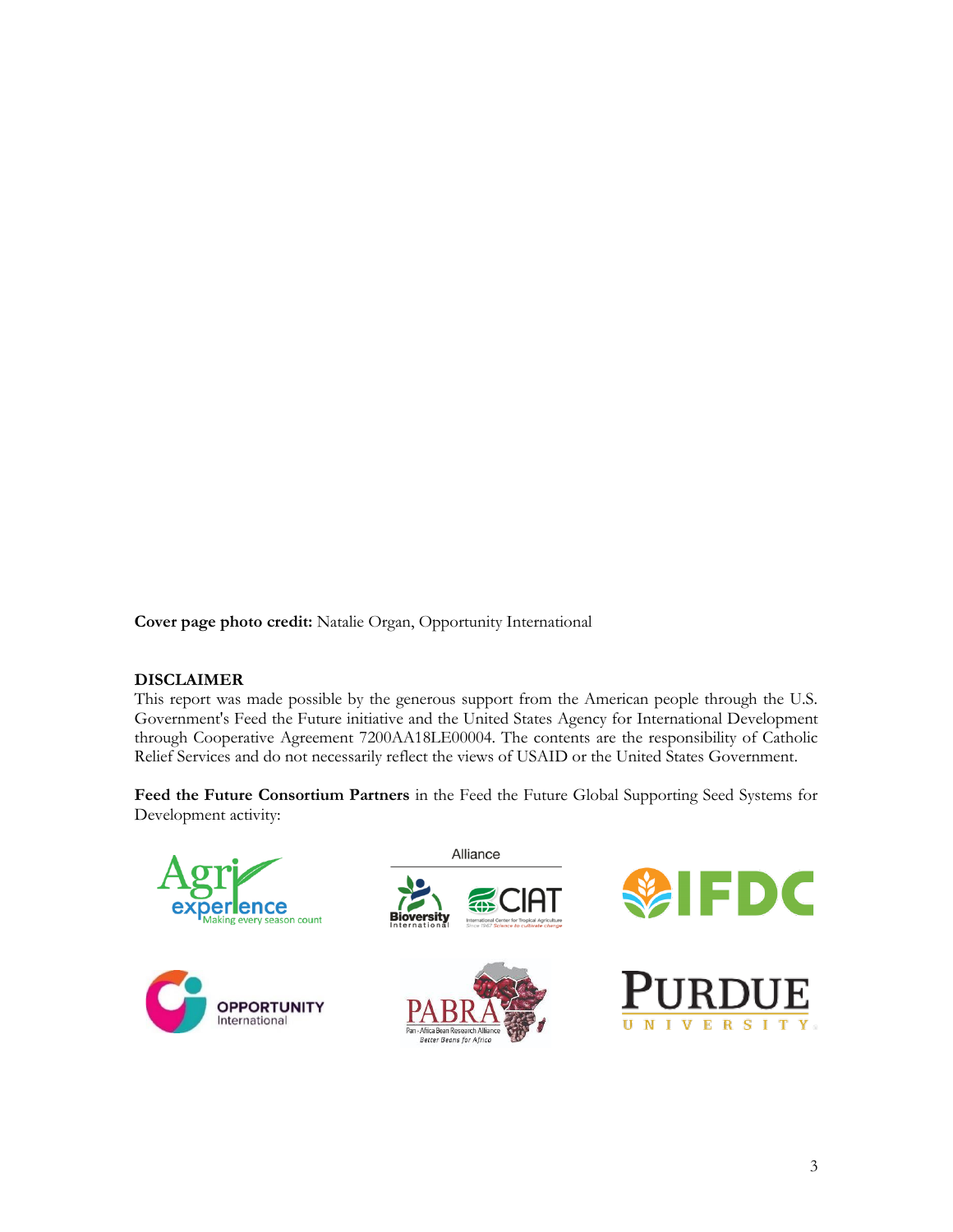## **Table of Contents**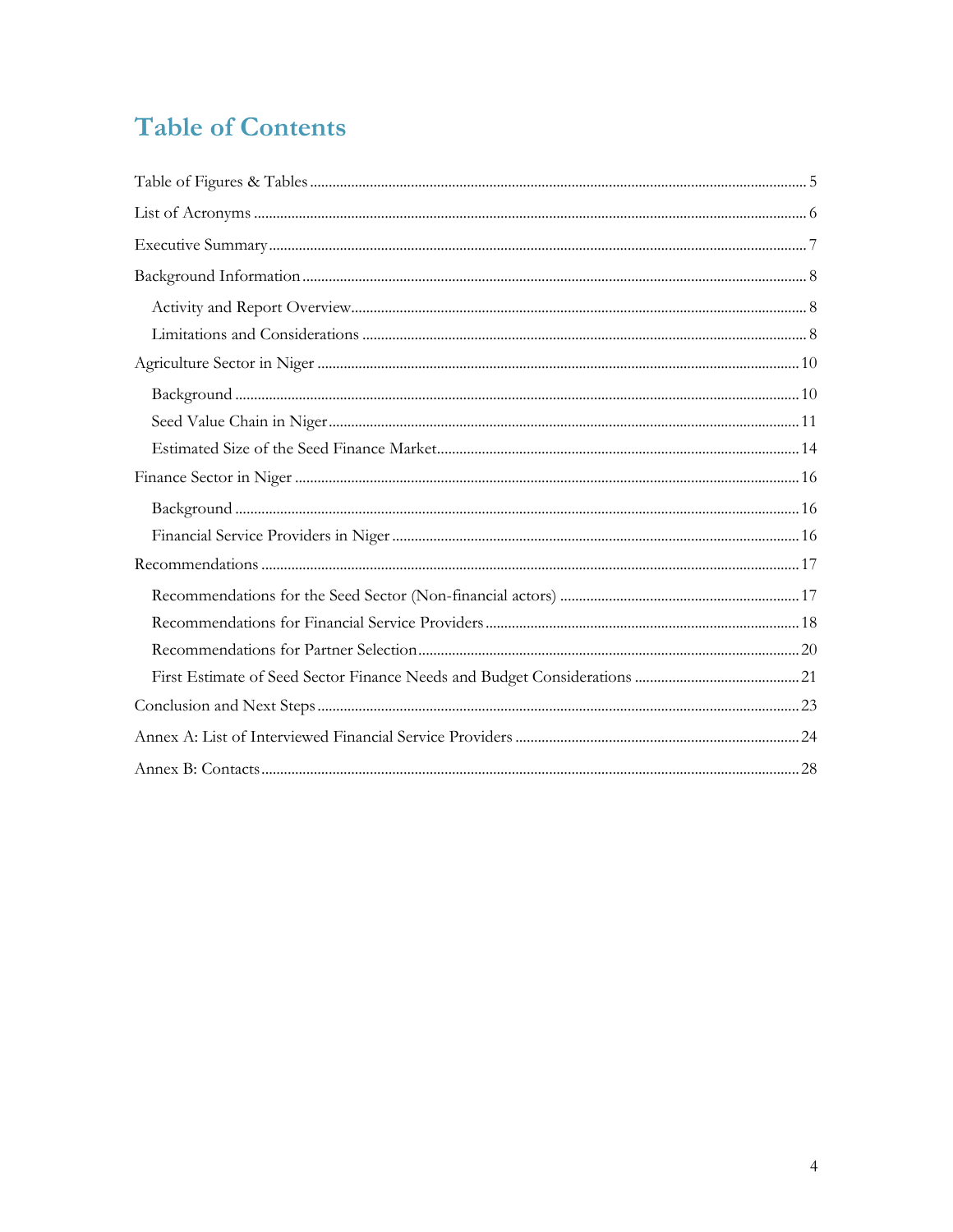# <span id="page-4-0"></span>**Table of Figures & Tables**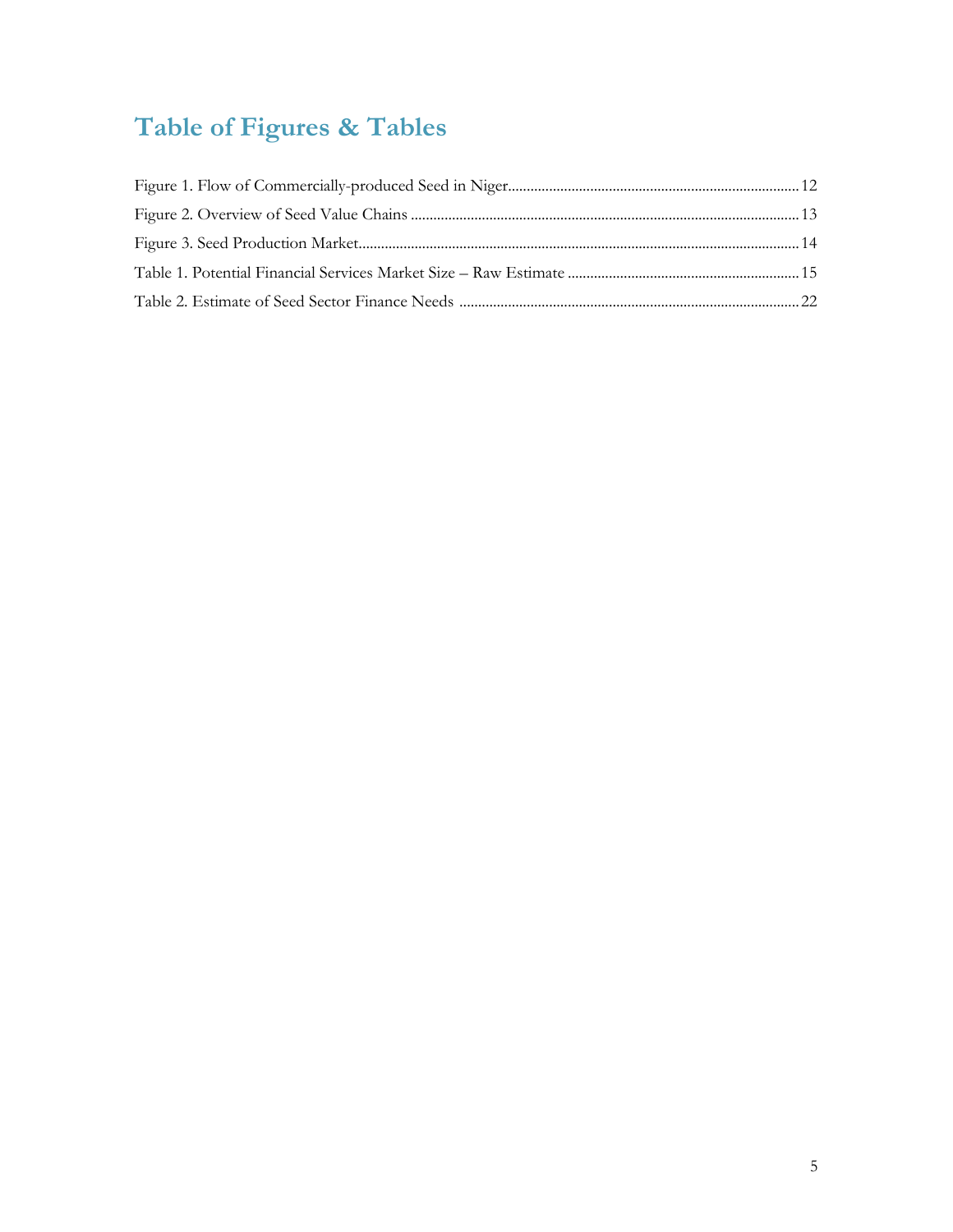# <span id="page-5-0"></span>**List of Acronyms**

| Banque Centrale des États de L'Afrique de l'Ouest                       |  |  |
|-------------------------------------------------------------------------|--|--|
| International Center for Tropical Agriculture                           |  |  |
| La Centrale d'Approvisionnement en Intrants et Matériels Agricoles      |  |  |
| Development Credit Authority                                            |  |  |
| <b>Extension Service Provider</b>                                       |  |  |
| Financial Service Provider                                              |  |  |
| International Crops Research Institute for Semi-Arid Tropics            |  |  |
| International Fertilizer Development Center                             |  |  |
| Microfinance Institution                                                |  |  |
| Non-governmental organization                                           |  |  |
| Office of Foreign Disaster Assistance                                   |  |  |
| Pan-Africa Bean Research Alliance                                       |  |  |
| Bureau for Resilience and Food Security                                 |  |  |
| Feed the Future Global Supporting Seed Systems for Development activity |  |  |
| Savings and Internal Lending Communities                                |  |  |
| Small or medium-sized enterprise                                        |  |  |
| United States Agency for International Development                      |  |  |
| United States Dollar                                                    |  |  |
| Village Savings and Loans Association                                   |  |  |
| West Africa CFA franc                                                   |  |  |
|                                                                         |  |  |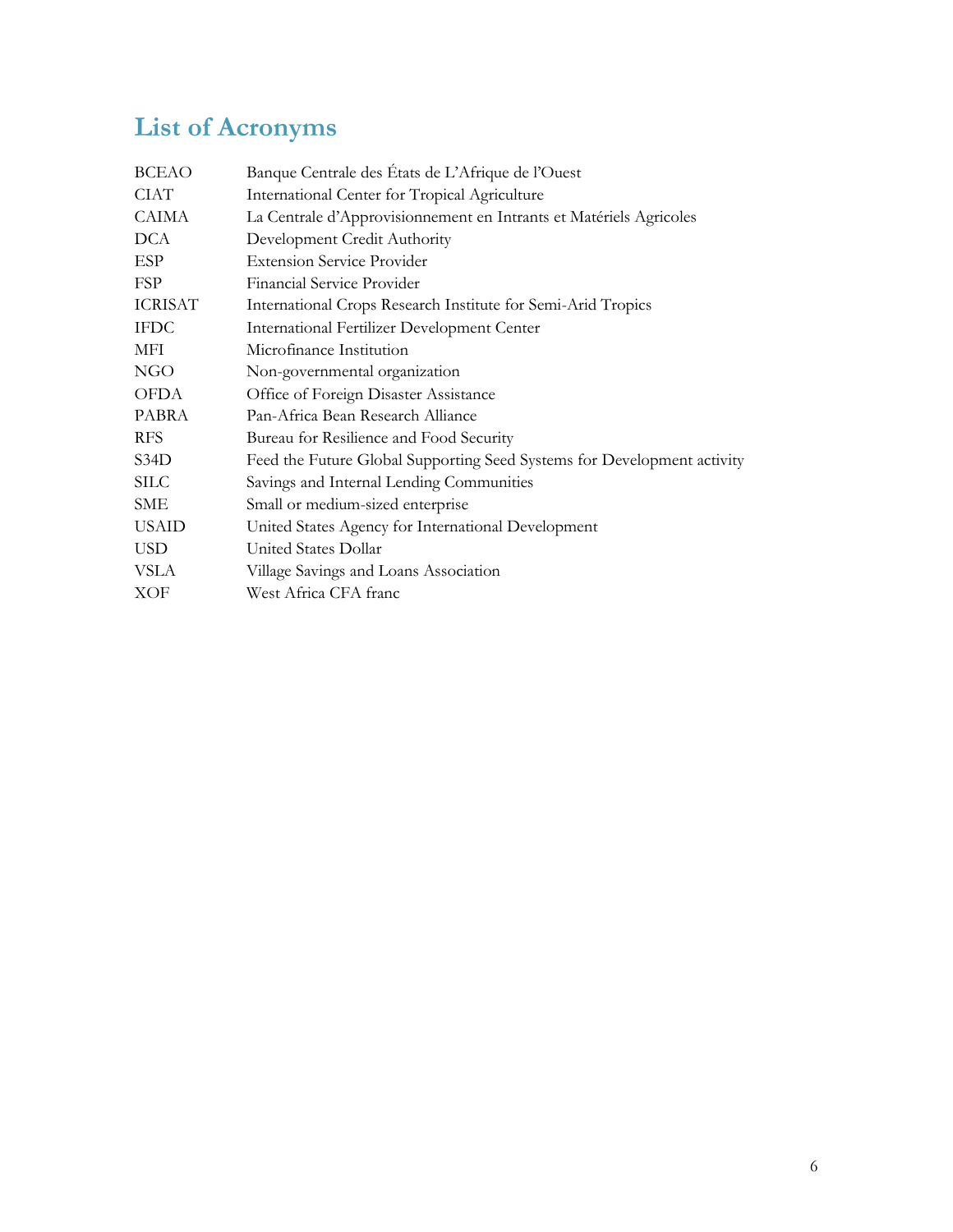### <span id="page-6-0"></span>**Executive Summary**

This report offers a high-level scan of the financing potential of the seed sector in Niger for the purpose of providing practical recommendations for the Feed the Future Global Supporting Seed Systems for Development (S34D) activity. The analysis focuses on the capacity of financial service providers to increase the availability of appropriately tailored financial services for key seed sector actors throughout the value chain, including seed producers, traders, and farmers.

Compared to other corridor countries assessed as part of the S34D activity (Uganda, Kenya, Malawi, Tanzania), Niger's financial sector was found to be less mature and reliable due to poor management and persistent civil unrest in the region. Overall, Niger is a high-risk country with a difficult operational environment: violent upheaval, terrorism, lack of development and infrastructure, relatively difficult and precarious climate conditions, as well as the country's high birth rate all inhibit Niger's social and economic growth, contributing to poor conditions for farmers, seed sector actors, and financial service providers.

Despite the challenging macroeconomic environment, however, the potential demand for finance from seed sector actors in Niger is estimated to be \$6.5 million (seeds and directly related activities) to about \$60 million (including broader demand of the Agriculture Finance sector).

Recommendations for addressing this demand include:

- 1. Development of long-term (five years or more) intervention plans to allow for adequate growth and development of the seed sector and technical capacity of financial service providers.
- 2. Provision of technical assistance to financial service providers, especially in improving their market understanding, risk assessment tools and capabilities, loan product design and staff capabilities.
- 3. Provision of risk mitigation tools for financial service providers to protect their operational sustainability while lending to new seed sector client segments.
- 4. Training and assistance for farmers and input traders to support financial sustainability throughout the value chain, ensuring that loans can be repaid.

Several financial service providers were found to have an interest in agriculture financing and collaborating with the S34D activity, and data was collected on operations of potential partners as part of this analysis. However, given the less developed state of Niger's financial sector, the data available was only on basic operations, limiting the depth of this analysis. A more detailed analysis is recommended for additional insights on the specific needs of potential activity partners, such as each provider's lending and loan guarantee requirements.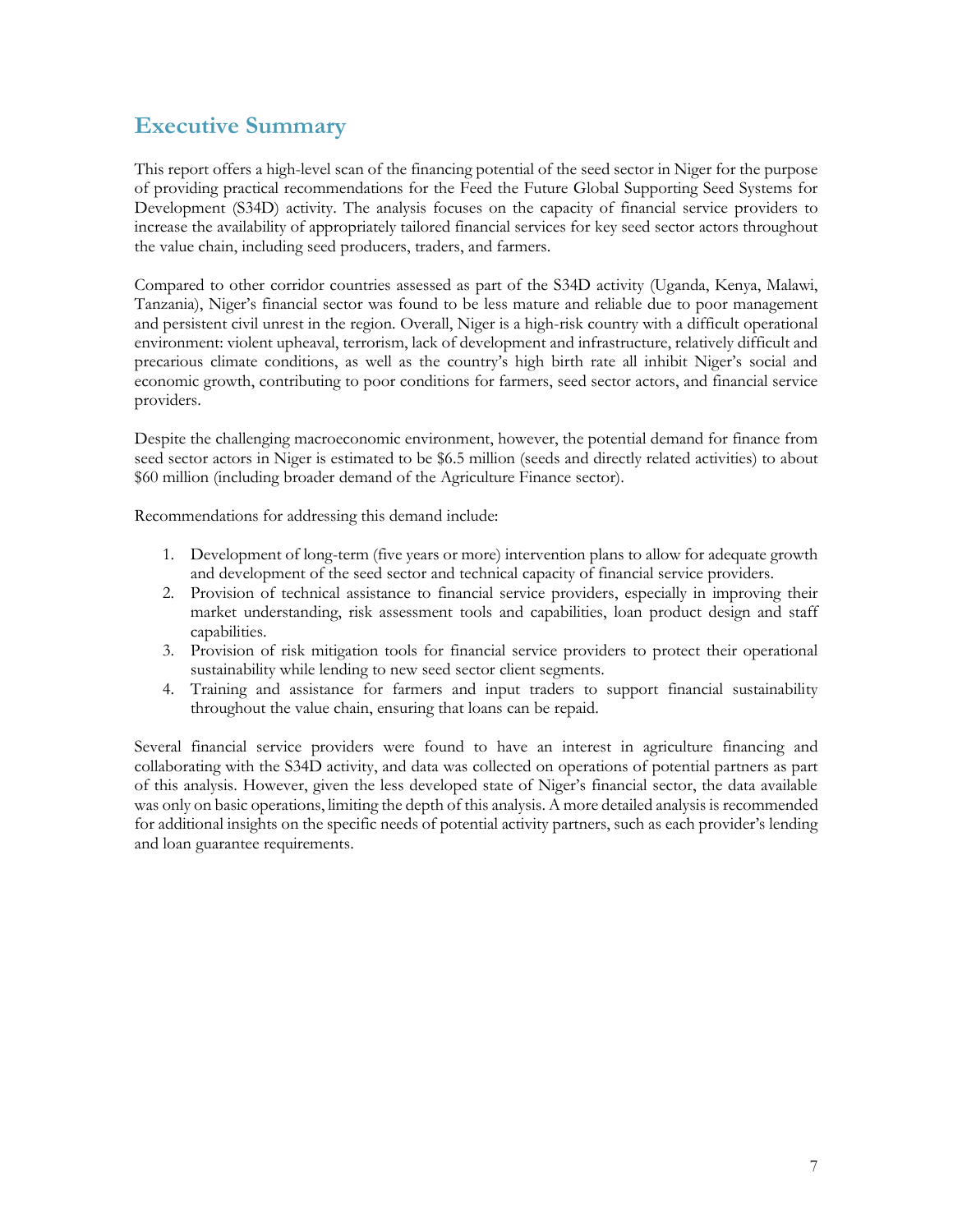### <span id="page-7-0"></span>**Background Information**

### <span id="page-7-1"></span>**Activity and Report Overview**

Feed the Future Global Supporting Seed Systems for Development (S34D) activity is funded by the Feed the Future Initiative, through the Bureau for Resilience and Food Security (RFS) and by USAID through the U.S. Office of Foreign Disaster Assistance (OFDA), to facilitate the development of highimpact, inclusive seed systems to ultimately improve smallholder farmers' crop production and resilience.

The activity was granted to Catholic Relief Services as a five-year Leader with Associates Cooperative Agreement award to implement the activity. Current consortium partners include the International Center for Tropical Agriculture (CIAT), International Fertilizer Development Center (IFDC), Opportunity International, Pan-Africa Bean Research Alliance (PABRA), Agri Experience and Purdue University.

S34D aims to strengthen national and regional seed sectors around the world, focusing on Feed the Future priority countries, by scaling new business models to effectively expand seed inventories for a broader range of crops beyond maize while improving delivery of quality seed across formal, informal, and chronic/emergency seed systems. By strengthening linkages within seed systems, the activity will support service extension to reach more customers in more remote and fragile contexts to provide more farmers with better access to higher-yielding seed varieties.

For this report, a high-level assessment was conducted on potential regulated financial service provider partners for the S34D activity in Niger. For security reasons, the focus was on providers with operations based in Niamey, Niger's capital. Hence, excluded from the analysis are organizations based outside the capital, such as Village Savings and Loans Associations, value chain entities that offer informal loans and local agribusinesses.

In addition to data collection, deep dive interviews with experts, government agents and aid program staff members were conducted to gather more comprehensive insights into the country's seed sector and the availability of finance for seed value chain actors, including producers, suppliers, farmers, and traders.

On behalf of the S34D team, Opportunity International wishes to extend its deepest gratitude to all those who participated in this assessment, and for the in-depth feedback and information provided to compile this report. Thank you for your time and collaboration and for your interest in supporting the S34D activity.

### **Report Purpose**

This report offers an initial, high-level assessment of the financial services sector in Niger, and includes:

- 1. Review of the agriculture finance market for seed sector actors;
- 2. Recommendations for which financial institutions are the highest-potential provider partners for S34D; and
- 3. Recommendations for several intervention plans.

### <span id="page-7-2"></span>**Limitations and Considerations**

It is important to note that the financial services sector in Niger is smaller and less developed compared to other financial services sectors throughout sub-Saharan Africa and the Sahel. As of early 2020, there were 37 licensed financial service providers in Niger, many of which served fewer than 5,000 clients. In comparison, neighboring Burkina Faso has three times the number of licensed financial service providers. Niger also has relatively lax regulatory requirements and supervision, which has resulted in financial service providers operating poorly with inadequate back office systems, undertrained staff, and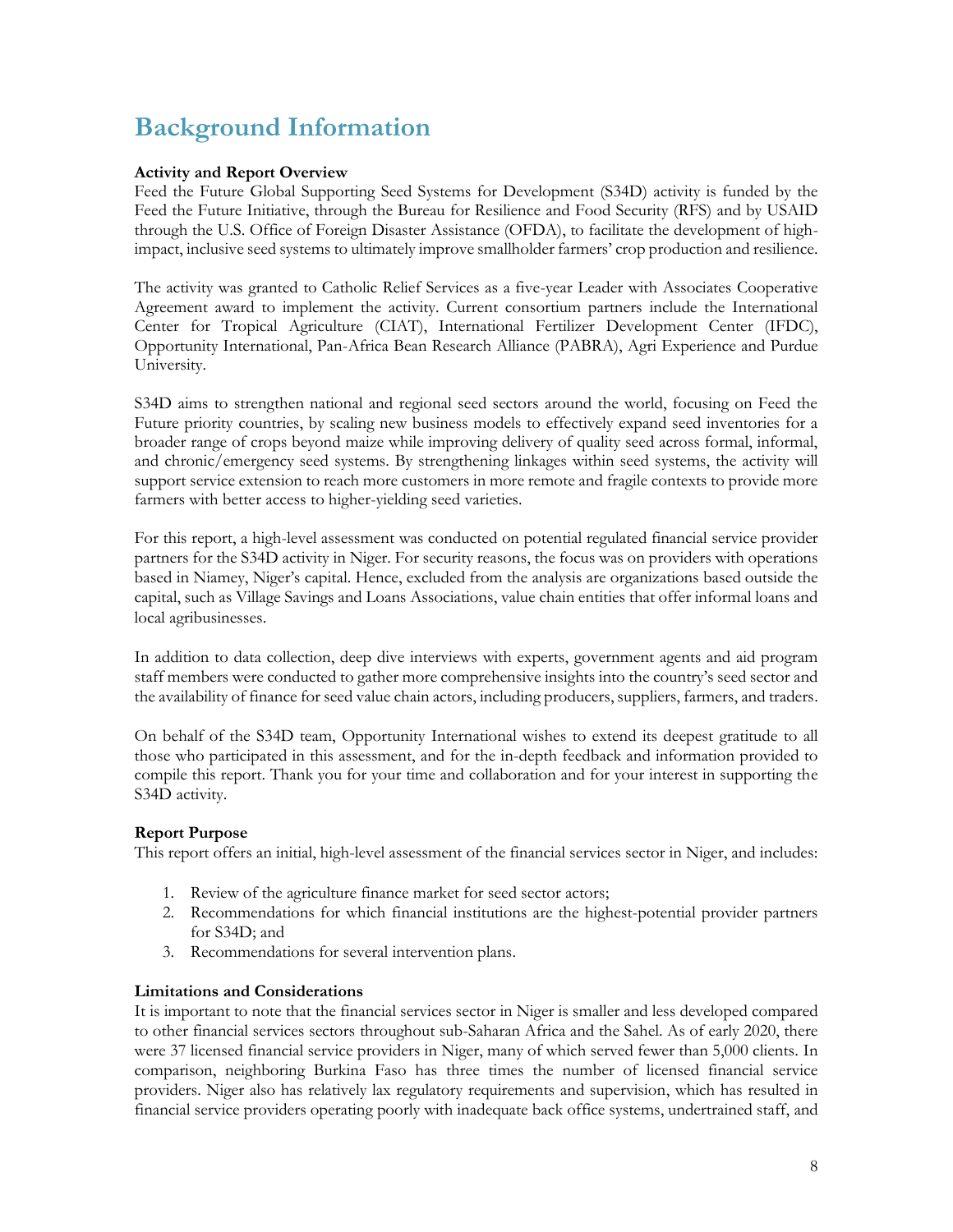without much access to funding or capital adequacy to support lending portfolios. Several providers have either undergone restructuring or are in the process of restructuring, after writing off significant portions of their portfolio. Additionally, there are gaps in enforcing financial service providers to publicly publish their financial statements.

Given the realities of the Nigerien financial services sector and limitations on publicly available data, financial analyses were not conducted on financial service providers for this assessment, as compared to previous Inventory Scans conducted under S34D in other markets. Instead, an effort was made to reasonably contextualize criteria according to local market conditions while assessing potential partners for the S34D activity. Criteria included:

- Financial service provider's experience in agriculture finance
- Operational stability
- Size of operations
- Interest in partnering with S34D

Additionally, agriculture finance is an emerging, yet nascent aspect of the financial services sector throughout most of Africa. Most financial institutions that have been assessed to date as part of the S34D activity have no current agricultural lending activities, let alone seed sector product offerings, and many of those that do have just one or two financial products dedicated to agricultural lending. The financial services sector in Niger aligned with this broader regional trend.

Although the seed sector is a vital component of the agricultural sector, these market realities within the financial services sector make it impractical to limit assessments to just seed sector financing; instead, for these reports, seed sector finance is largely considered synonymous with agriculture finance unless otherwise noted. Especially given the nature of agriculture finance, lending product terms and amounts should be tailored for the specific lending purpose; seed-related loan products, as a subset of the broader agriculture finance sector, are no different. Therefore, assessments and surveys relating to financial institutions (supply side) assumes that those interested in agriculture finance will also be interested in seed sector finance. However, assessments and surveys relating to seed sector value chain actors (demand side) offer learnings and insights specific to the seed sector where noted.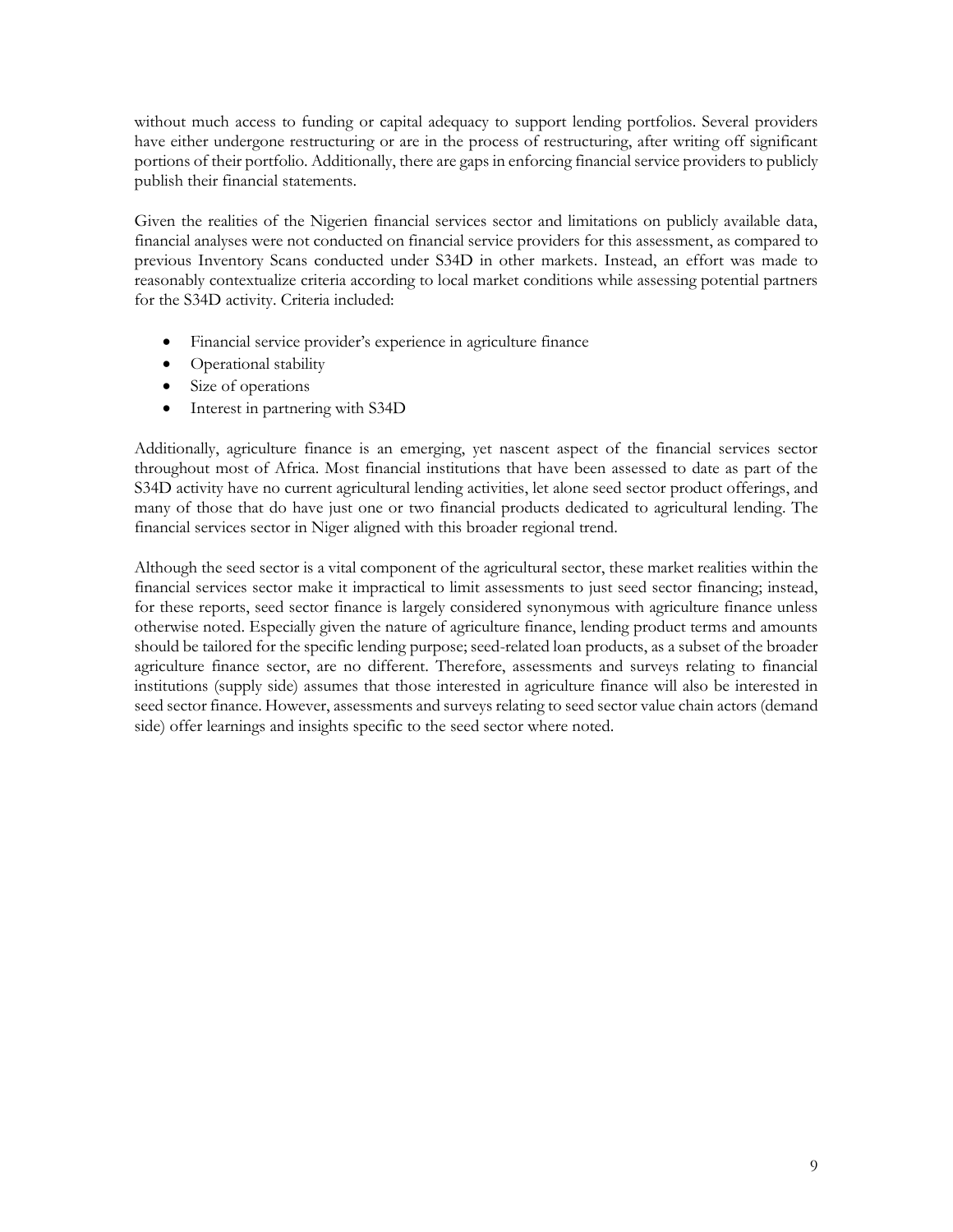## <span id="page-9-0"></span>**Agriculture Sector in Niger**

### <span id="page-9-1"></span>**Background**

Like most African nations, agriculture forms the backbone of Niger's economy. In total, agriculture accounts for 44% of Niger's gross domestic product with 87% of the population engaged in small-scale farming.<sup>1</sup>

Nigerien farming is characterized by low productivity, small plot sizes – 1.5 hectares on average – as well as climate-related challenges.<sup>2</sup> Most of Niger's climate is dry and hot, with only the southern region receiving adequate rainfall. Hydrogeologists have found many large subterranean water deposits that could facilitate irrigation of farms throughout the country; however, accessing these water sources requires expensive drilling or water pumps, which is often not feasible for smallholder farmers. Additionally, subterranean water deposits are often non-renewable fossil water deposits and their utilization may have significant limitations, particularly with regards to long-term sustainability and resilience.

Niger ranks last (189th) on the United Nations Development Programme's Human Development Index, which is indicative of the depth of its development challenges in comparison to other corridor countries (Kenya is ranked 147<sup>th</sup>; Tanzania and Uganda are both ranked 159<sup>th</sup>, and Malawi is ranked 172<sup>nd</sup>).<sup>3</sup> Approximately half of the population lives below the national poverty lines, most of whom live in rural areas, where an estimated 75% of individuals live in poverty.<sup>4</sup>

Subsistence farming is the primary source of livelihood for rural families. Common crops grown include cowpeas, peanuts, millet, sorghum, cassava, vegetables and rice, and some farmers raise livestock (sheep, goats, camels, donkeys, poultry) as part of their farming activities. For these farmers, weak market linkages for aggregation and sales are key bottlenecks in preventing them from earning adequate income from their farming activities, significantly inhibiting their ability to move from subsistence to commercial farming.

Overall, Niger's weak transport and energy infrastructure limits the development of the agricultural sector. Niger is still largely considered to be heavily bureaucratic, with the state regulating much of its economy, especially the agricultural sector. Most villages have a government-supplied tractor, and an estimated 80% of commercial seed produced is purchased by the government and then distributed to farmers. Regulations also dictate that seed should be stored at government-run storage facilities (CAIMA, which has an estimated 300 storage facilities). Recent liberalization of economic policies, however, with the partnerships of international development agencies like USAID, have opened opportunities for private traders and entrepreneurs to support the agriculture and seed sectors. Currently, an estimated 200 private traders have been found to be involved in state seed distribution.

International trade is limited with only small amounts of staple food and livestock exported to neighboring countries. Nigeria, given its size, could be an important trade partner for Niger, but Nigeria has closed parts of its border with Niger to protect some of its own producers, complicating international sales.

Ongoing civil strife and terrorism also significantly inhibit Niger's economic development, as it causes severe instability for farmers to consistently access transportation, finance, and local and regional markets. In addition to the unrest, corruption is rampant in some parts of Niger, eroding market

<sup>1</sup> CIA World Factbook:<https://www.cia.gov/library/publications/the-world-factbook/geos/ng.html>

<sup>2</sup> FAO:<http://www.fao.org/niger/fr/>

<sup>3</sup> UNDP:<http://hdr.undp.org/en/countries/profiles/NER>

<sup>4</sup> World Bank[: https://www.worldbank.org/en/country/niger/overview](https://www.worldbank.org/en/country/niger/overview)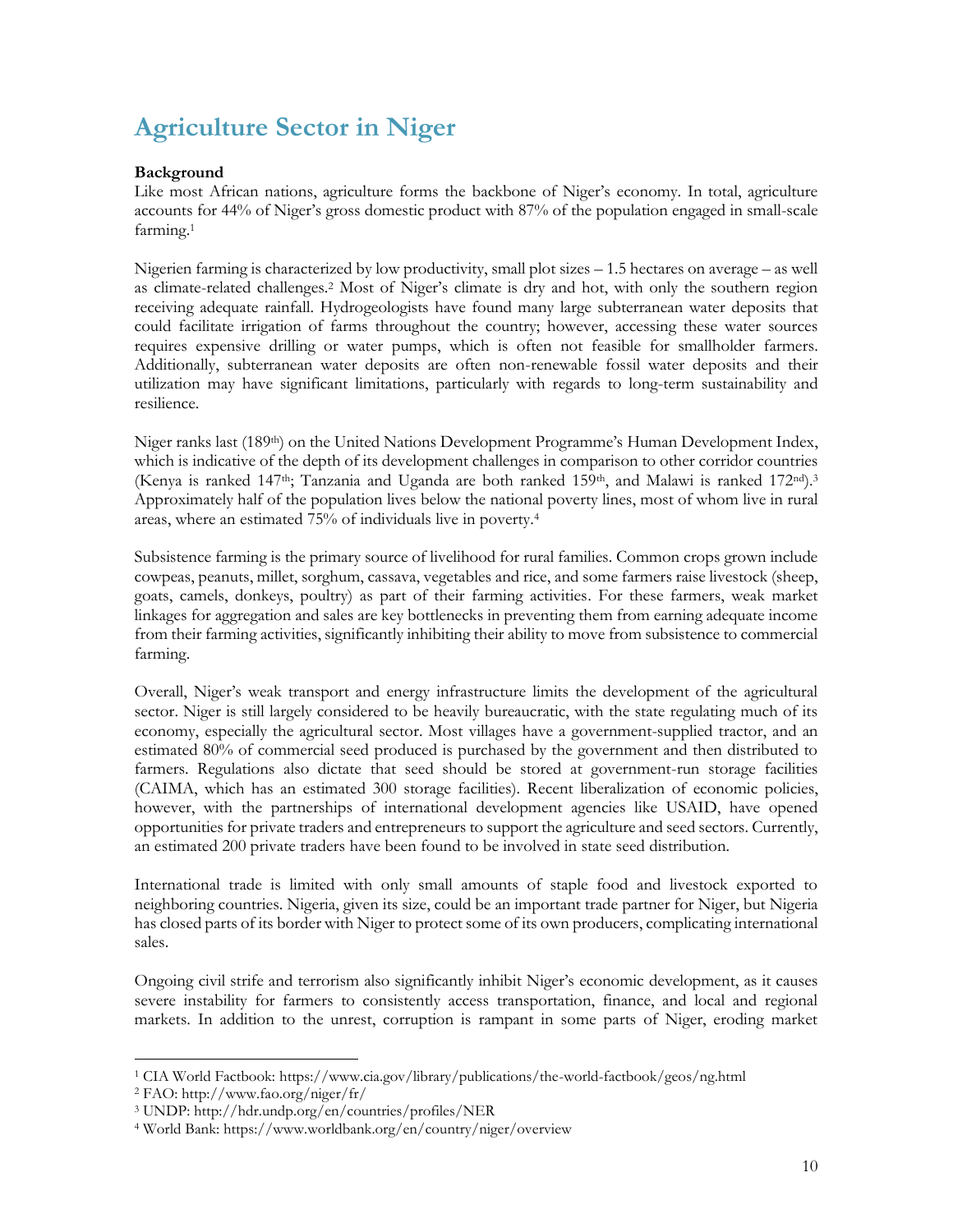transparency and increasing the costs of doing businesses. Fortunately, some rural regions like Agadez, Dosso and Maradou do experience relative stability and are less impacted by violence and corruption.

In addition to the macroeconomic factors, Niger's demographics also pose challenges for its development. The country is home to the youngest and fastest-growing population in the world (the average age is 15 years old, with population growing by 3.7% per year). The school system is unable to keep up with population growth, which has meant that most children receive an average of two years of schooling and the country's literacy rate has stayed below 20%. The population growth has also strained small farms, which must sustain the needs of large families.

In all, Niger is a high-risk country with a weak economy and a significantly underdeveloped agricultural sector. Interventions will likely need to consider the country's widespread impediments, including high rates of poverty, frequent instability, its difficult climate, poor education, as well as entrenched bureaucracy and export issues.

### <span id="page-10-0"></span>**Seed Value Chain in Niger**

In Niger, the most recent figures estimate that 50,000 metric tons of seed<sup>5</sup> are used each year by farmers. Approximately 80% is produced locally by small farmers according to traditional practices, which result in most farmers only using low-yielding, non-improved seed varieties for their farms.

For higher-yielding seed varieties, an estimated 10,000 metric tons are produced locally per year, with some import and export activities occurring with the higher-yielding varieties. Of these, 80% are bought by government and/or aid programs (such as the FAO) to be distributed to low-income famers. However, there are losses that occur between seed production and distribution due to Niger's complex and difficult environment—seed is sometimes delivered off-season, and some deliveries can go missing.

Another challenge with aid and government programs is their focus on price, rather than quality, when purchasing and distributing seed. By placing a stronger emphasis on low prices, producers often do not earn enough revenue to make investments in value-addition for their seed varieties. Additionally, the government has been known to take years to pay seed producers, which significantly hampers the cashflow of producers from season to season. Programs also have not adequately matched farmers' needs and demands for seed types with the seed they receive.

Overall, the agriculture sector's reliance on the state to distribute seed—meaning farmers are often waiting for seed or other assistance, rather than purchasing seed at local markets—has inhibited the development of the seed sector and the commercialization of farms.

Currently, the direct seed market in Niger consists of four main components:

- Government agencies
- Seed producers
- Seed traders
- Farmers

<sup>5</sup> Given the limited scope of this high-level assessment, no distinctions are made between different types of seed.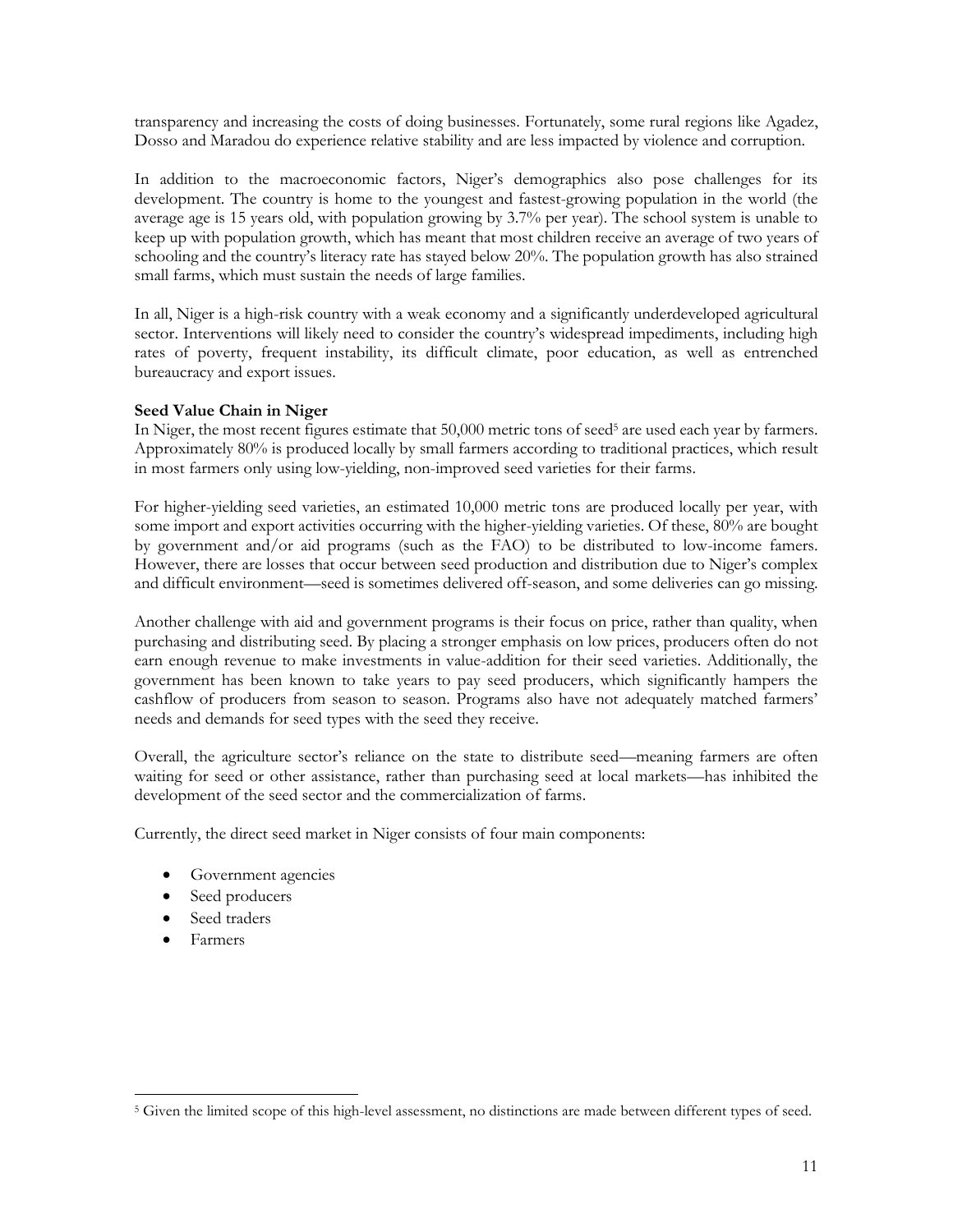<span id="page-11-0"></span>

### **Government Agencies**

In Niger, the government largely regulates the market for seed and is, together with aid programs and development partners, a major purchaser of seed. CAIMA, a state-run organization, stores most of the seed in the country. Some recent reforms have liberalized the market, allowing for the entrance of private traders; however, the government still retains responsibility for seed certification. (In several countries, the government licences private organizations to certify seed, which supports in streamlining the market and reduce costs for distribution, provided that a neutral party is in place to monitor the seed certification organizations.)

### **Seed Producers**

There are currently nine large seed producers in Niger. By law, they do not produce the breeder and foundation seeds—those must be produced by research institutes like ICRISAT. Following seed certification, the seed producers then multiply the first and follow-up generation seeds by outsourcing to farmers. Typically, producers use between 1,000-5,000 small breeder farms, and perform quality control to avoid seed contamination and degradation. The seed are then cleaned, packaged and stored, and distributed through the producer's network of 50-150 independent traders and in-house agents.

The seed certification and production processes often take as long as 2-3 years, which has important implications in terms of financing for seed producers. Even for seed varieties that are already commercialized, producers often struggle with liquidity while waiting for cash to come in from the government (which is often late in its payments) or from other purchasers. For this reason, longer-term financing options are essential for producers so as to minimize the impact on their liquidity while they are waiting for payments. Financial service providers can be valuable private sector partners with regards to meeting these liquidity deficits (after producers sell their seed, but before they receive payment) through solutions like factoring.

Currently, financial service providers most often offer loans for 12 months or less—for seed producers, this means repayment is required before cash comes in from the financed activity, representing asymmetries between the supply of available financial products and the demand for finance from producers. Additionally, the up-front investment needed is sizable in order to produce large enough volumes of seed to achieve profitability. For these reasons, appropriate loan products for larger seed producers will include large, low-cost, longer-term loans ranging from \$0.9m - \$2.7 million (XOF 500 million-1.5 billion) each as well as shorter-term, smaller loans to cover operational cash flow needs. Products currently on the market can service the smaller operational needs, but do not adequately meet producers' needs for larger up-front production investments.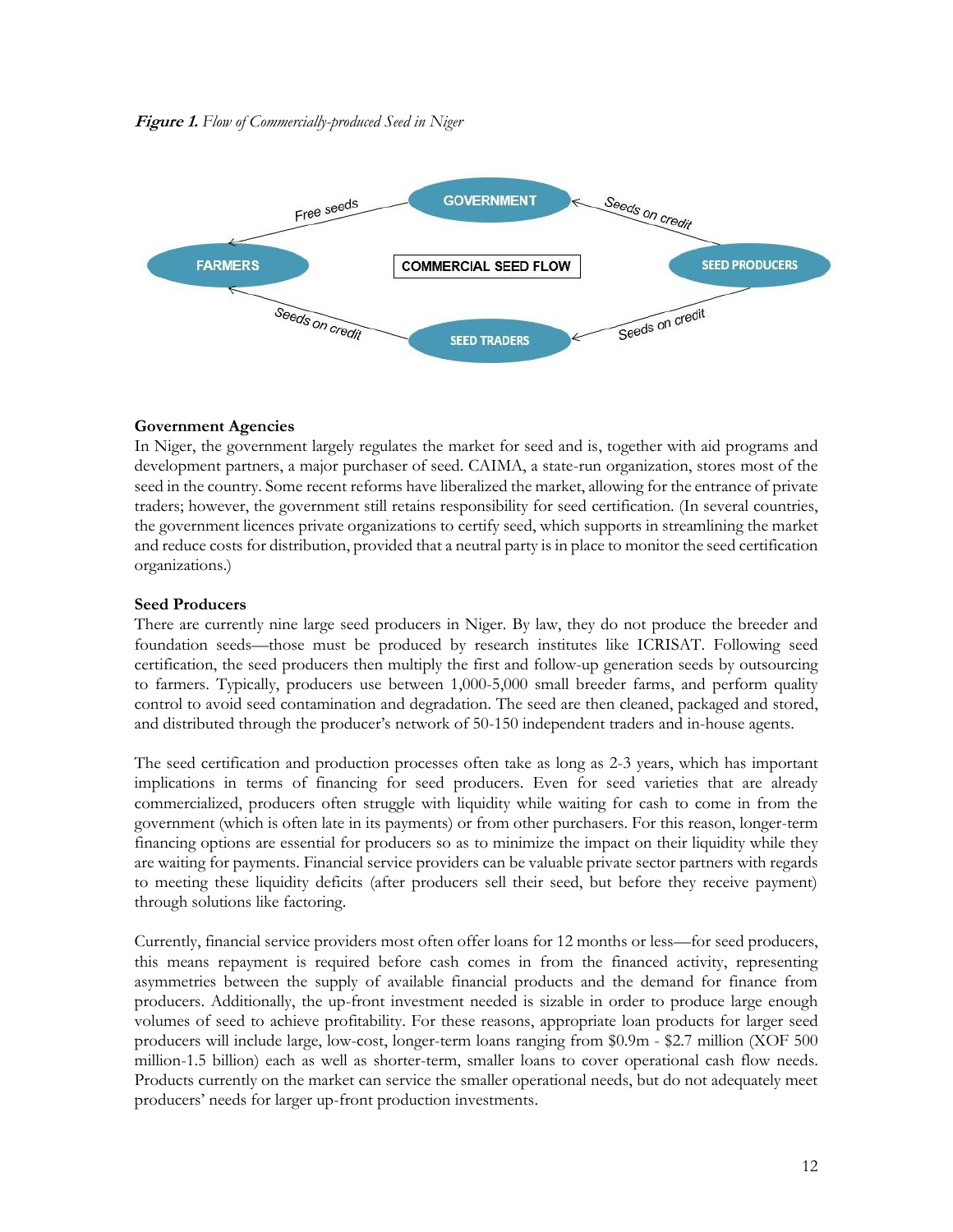### **Seed Traders**

Seed traders are most often small business entrepreneurs, some of whom specialize in specific seed, but most are involved with multiple sales activities for agricultural inputs. Typically, seed sales are a lowmargin activity, which requires traders to secure a large volume of seed to be profitable. After meeting a specific sales threshold, some traders qualify for large discounts from seed producers, who offer the discounts to encourage brand loyalty. This, however, creates a large barrier to entry for smaller, emerging seed traders who are unable to compete with the lower prices of established traders.

Like producers, seed traders face liquidity challenges in the period between selling seed to farmers and receiving payment. Usually, traders will provide seed on credit to farmers and schedule repayments for after harvest (3-9 months later). The traders themselves also access the seed they sell on credit, usually provided by the seed producers. If finance was available for traders from financial service providers instead, it would unlock much-needed working capital for seed producers, reducing financial bottlenecks throughout the value chain.

Another challenge for traders is cultural norms among Nigerien smallholder farmers, who are more conservative farmers that often reject new or advanced seed and farming techniques. The slow adoption rate is due in part to the limited financial reserves of farmers, who can be unwilling to risk their limited capital by investing in new or different seed varieties. Demonstration plots or provision of seed samples and trainings could encourage uptake of improved seed varieties; these strategies are currently employed by various traders and extension service providers. Sustaining and expanding these demonstration plots and trainings will be important for establishing and maintaining demand for higher-yielding seed.



<span id="page-12-0"></span>

### **Farmers**

Most seed (80%) used by farmers is unimproved seed produced locally, resulting in low-yielding crops. The remaining 20% of seed produced in Niger is improved varieties. An estimated 80% of improved seed (representing 16% of the market) is handled through aid programs that make seed available at a low cost, or even free, to farmers. The other 20% of improved seed (representing 4% of the total seed market) is handled commercially, and most of which is purchased by commercial farmers. (See Figure 3.)

Most farmers purchasing seed will acquire it on credit from traders, with the cost of finance built into the total price the farmers pay for the seed. Some farmers also can borrow from local entities like Village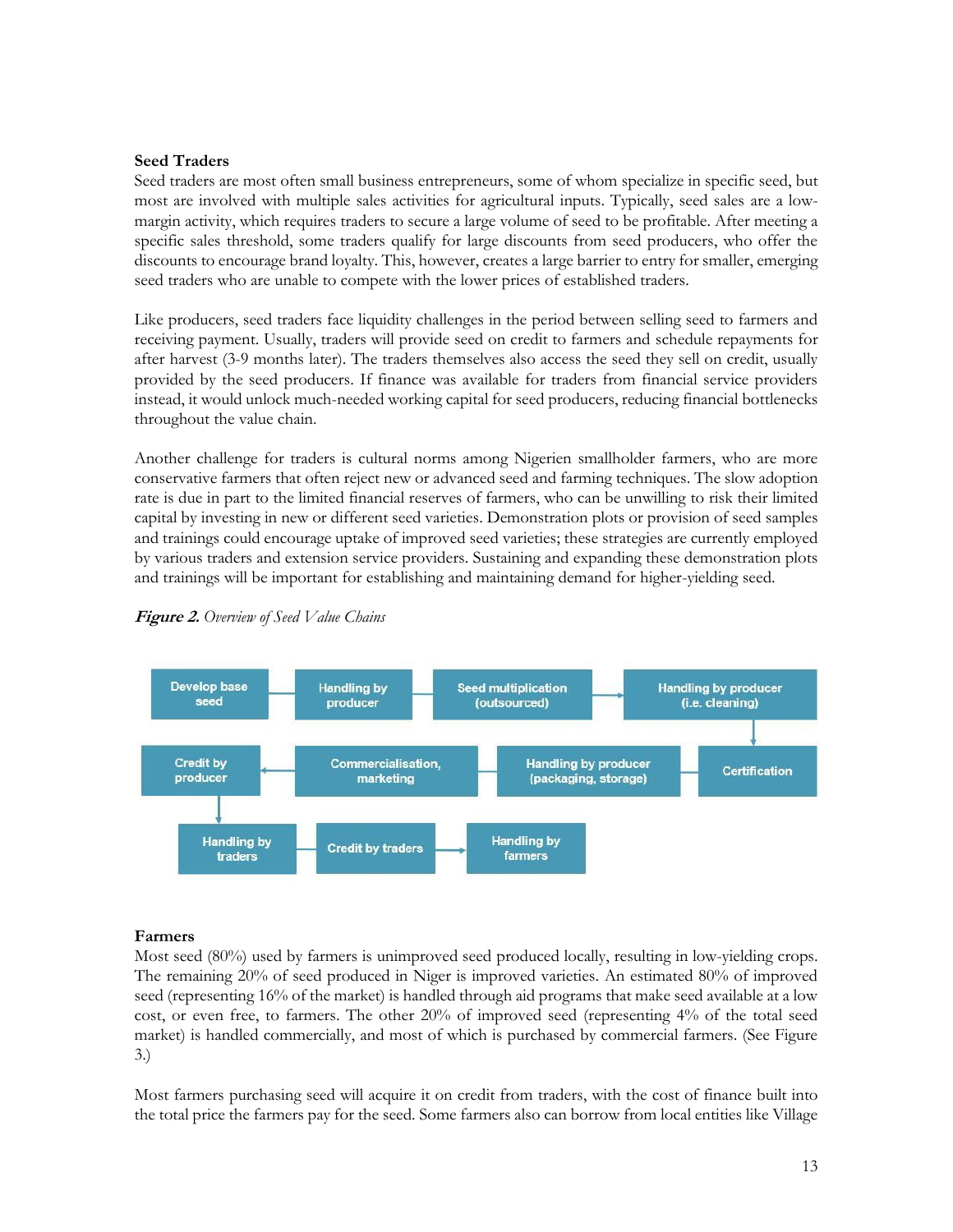Savings and Loans Associations (VSLAs), which may provide a lower-cost option for the farmer to pay for seed up-front, then repay the VSLA after harvest. Additionally, VSLAs serve as a uniquely well positioned financing tools for traditionally underserved market-segments, like rural women and youth. However, as will be further addressed in the section on financial service providers, many VSLAs and informal credit providers do not have enough liquidity and capital on hand to adequately serve all farmers, especially during planting and harvest seasons. Unless local informal credit providers have access to external finance, they will be unlikely to be able to adequately meet farmers' need for finance.

Traders, as local operators, can provide farmers with access to finance if they themselves had the liquidity to serve the demand from farmers. Given traders' experience in the sector, relationships with farmers and direct interest in farmers' success, they can offer a low-cost means to increase access to capital for farmers through targeted loan products from financial service providers (see recommendations section).



<span id="page-13-1"></span>**Figure 3.** *Seed Production Market*

### <span id="page-13-0"></span>**Estimated Size of the Seed Finance Market**

In Niger, no publicly produced figures are available on the total market size of the seed sector, so this report offers an approximation based off expert opinions and proxies regarding land and seed usage throughout Africa.

### **Estimated Potential Value of On-farm Activities**

No figures are available of the size of the seed market in Niger. Therefore, proxies are used to develop a first estimation. It is partly based on expert opinions and Opportunity's own research:

- $\bullet$  16 million hectares<sup>6</sup> of land are available for agriculture
- 1.6 million hectares are actively cultivated as farmland (10% of arable land, first estimation)

<sup>6</sup> 60,700 square miles (Country size of 489,700 square miles, multiplied by 12.4% arable land)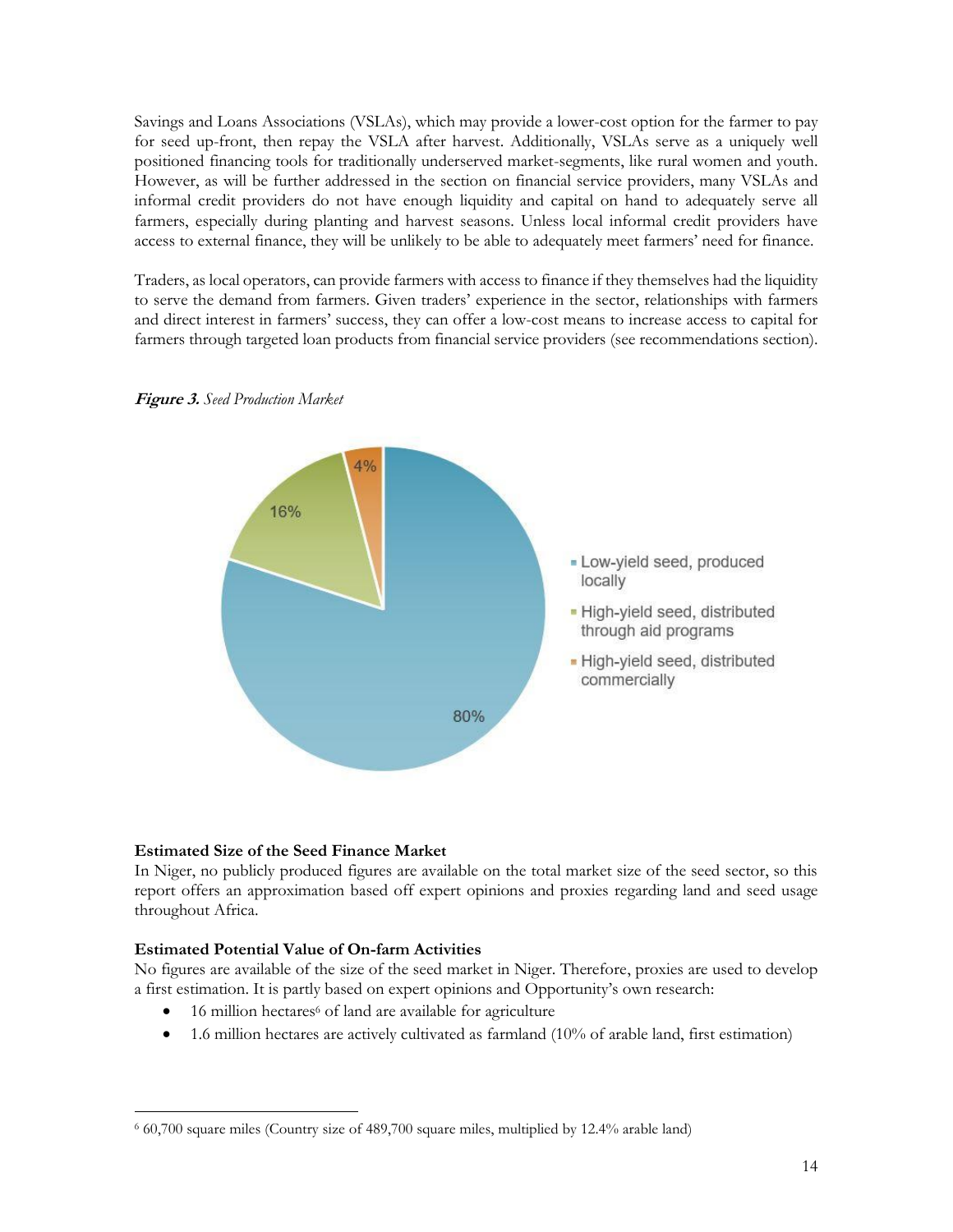- 80,000 hectares of farmland use high-yield commercial seed (5% of actively cultivated land)<sup>7</sup>
- 10 kg or \$17 worth of seed (XOF 10,000) is needed per hectare, per year<sup>8</sup>
- \$1.3 million (XOF 800 billion) is the total estimated value (first estimate) of seed that could be purchased by farmers, based on the estimated 80,000 hectares of farmland that use commercial seed<sup>9</sup>
- \$33 worth of labor is needed to farm each hectare
- \$17 worth of fertilizer is needed, in addition to seed, per hectare

In total, \$67 worth of inputs and labor is required on behalf of farmers to reap the benefits of highyielding farming per hectare.

### **Estimated Potential Value of Off-farm Activities**

The estimate of \$1.3 million represents the value of seed as purchased by the farmers; however, sales by seed traders and producers also need to be considered as a producer first needs finance to produce and store the seeds. Afterwards traders need finance to buy the seeds from the producer and market it. Finally, also the farmer needs to buy the seeds, for which finance may be needed. It is noted that finance could well come from different financial service providers.

For the estimated market value it is assumed that farmers' demand for seed finance is 100% of the produced seed value, for traders it is 66% of the seed value, and for producers it is 33% of that value.<sup>10</sup> With these assumptions the total potential value of seed sales in Niger could be \$2.6 million (XOF 1.6 billion).

| <b>Market Segment</b>                   | Amount                                   |
|-----------------------------------------|------------------------------------------|
| Production of seed production companies | \$0.4 million (33% of seeds for farmers) |
| Seed traders                            | \$0.9 million (66% of seeds for farmers) |
| Seeds for farmers                       | \$1.3 million                            |
| Farm labor                              | \$2.6 million                            |
| Fertilizers                             | \$1.3 million                            |
| Total                                   | \$6.5 million                            |

<span id="page-14-0"></span>**Table 1.** *Potential Financial Services Market Size – Raw Estimate*

As shown above, the total raw estimate for the potential market size of the seed sector in Niger is \$6.5 million, which includes the potential value of seed sales throughout the value chain as well as the onfarm costs of labor and other inputs.

<sup>7</sup> The estimate is based on the assumption that combined with intensive land use and modern farming techniques land with high yield seeds are four times more productive than land with low yield seeds and less intensive land use. Considering that about 20% of the used seed in Niger are high-yielding, while 80% are less efficient traditional seed varieties, this leads to the estimation that about 5% of the farmland uses high yield seeds.

<sup>8</sup> Price per hectare estimate provided by local seed expert. Estimate is for 22 pounds (10kg) of seeds, disregarding that some areas/crops can have multiple planting seasons per year.

<sup>9</sup> Non-commercial seed (seed distributed by aid programs or the government) would not be financed, and so is excluded from the market size calculation.

<sup>10</sup> Based on estimated margins for producers and traders.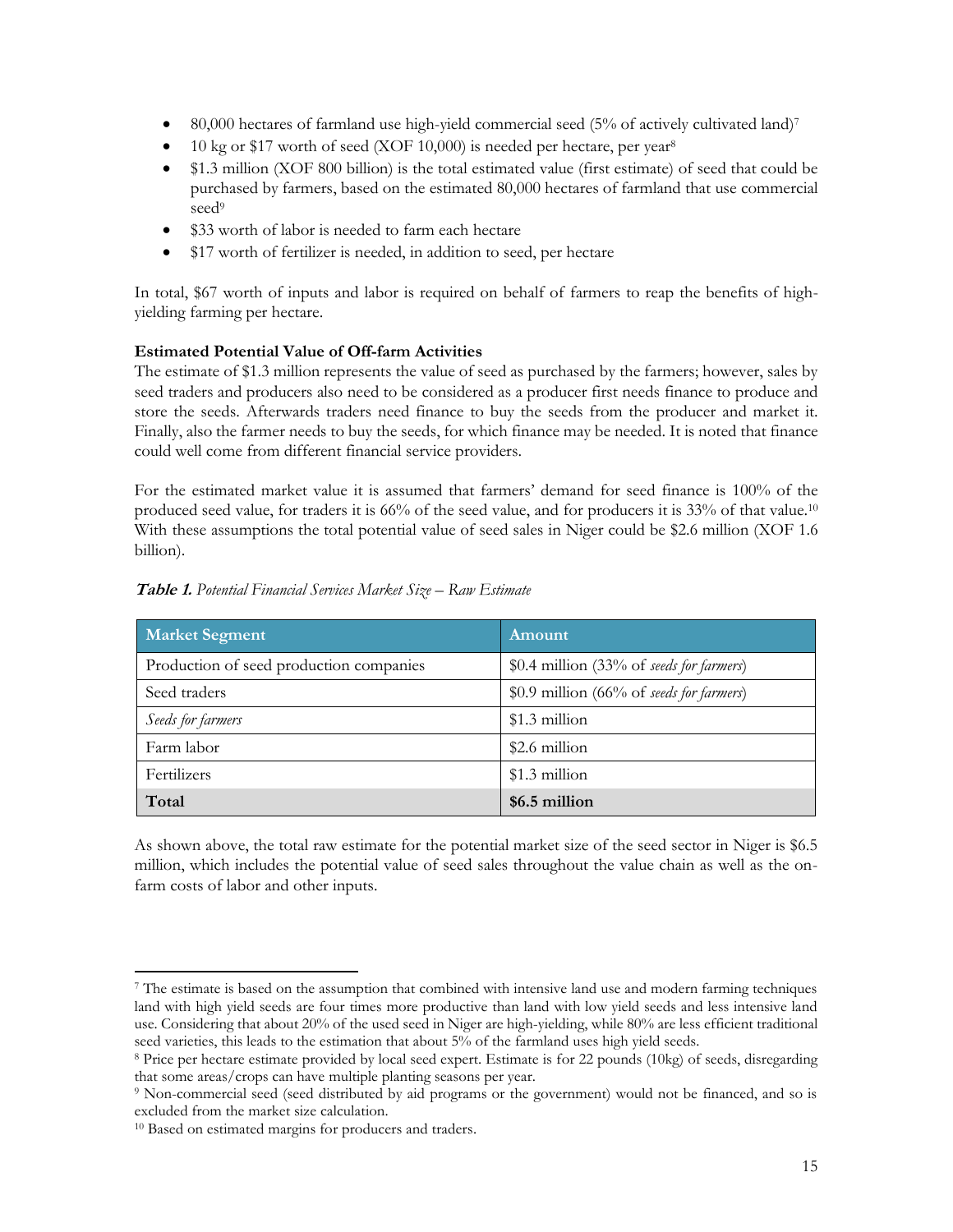## <span id="page-15-0"></span>**Finance Sector in Niger**

### <span id="page-15-1"></span>**Background**

The Central Bank of Niger is part of an eight-country regional financial authority called the Banque Centrale des États de L'Afrique de l'Ouest (BCEAO). A legislative analysis was considered outside the scope of this report, but interviewees indicated opinions that the BCEAO is considered to be prudent. It currently requires full loan cover; in Niger, banks align with this guidance and require a 100% guarantee for loans. This is liberal compared to other banks in BCEAO jurisdictions including in Benin and Mali, which require upwards of 200% loan cover. BCEAO regulations require that loans in default be provided for rapidly, which ensures the stability of banks, but also ties up much-needed capital in bank reserves.

The mechanism through which financial service providers are funded also influences the length of loan terms. Nigerien financial service providers' funding is often from short-term deposits, which means extending loans for 12 months or more is challenging without a more stable and long-term financing arrangement for the providers themselves. Short-term financing is feasible for traders, but not as much for producers, as discussed previously, who need several years of financing to cover the seed set-up and distribution cycle.

Currently, the West African CFA franc (XOF) is pegged to the Euro. Theoretically, pegging the XOF to a stable currency should attract international funding. However, according to the World Bank, the inflation rate difference between Niger and Europe since the XOF was adjusted in 1994 has grown to 80%, which offers an appearance that the XOF may be overvalued. Anticipating another adjustment or de-pegging from the Euro, international funders are likely less willing to offer long-term finance to Nigerien financial institutions. This has a direct impact on increasing financial service providers' cost of funding, as any injections of international funding will require foreign exchange hedging to adjust for this additional risk.

Additionally, regulations dictate that banks can charge up to 12% interest on loans, while MFIs can charge up to 24% per year. For smaller, less efficient institutions, these caps can hamper financial sustainability. For borrowers, the costs of finance are often higher than the interest rates given additional fees and compulsory deposits, which are common requirements from financial service providers. Particularly as fees are typically charged at a flat rate, rather than at a percentage, this will adversely affect smaller seed sector clients in regard to pricing.

### <span id="page-15-2"></span>**Financial Service Providers in Niger**

Ten banks are currently operational in Niger and include regional institutions such as the Bank of Africa, Orabank, Ecobank and Coris. High-level research indicates that only one bank (state-owned Banque Agricole du Niger, or BAGRI) is focused on the agriculture sector. Other banks do have some agricultural financial products, but their focus remains on financing larger companies, state activities, salaried people, and major traders. According to some interviewees, previous agricultural interventions with commercial banks did not yield positive results (Ecobank was cited as an example; however, analysing prior interventions was outside the scope of this market assessment.)

In addition to banks, 37 licensed microfinance structures operate in Niger, including cooperatives. There are also many unlicensed structures, which include small, local lending mechanisms like SILCs/VSLAs, but unlicensed and unregulated structures were not assessed as part of this analysis. Informal mechanisms are usually small and often function to serve the short-term liquidity needs of clients, which makes them less useful as potential activity partners given their inability to handle larger amounts of funding, and seasonal financing needs. There is potential to work indirectly with unlicensed structures, as other programs have done, but follow-up research will be needed to assess if there are collaboration possibilities for USAID.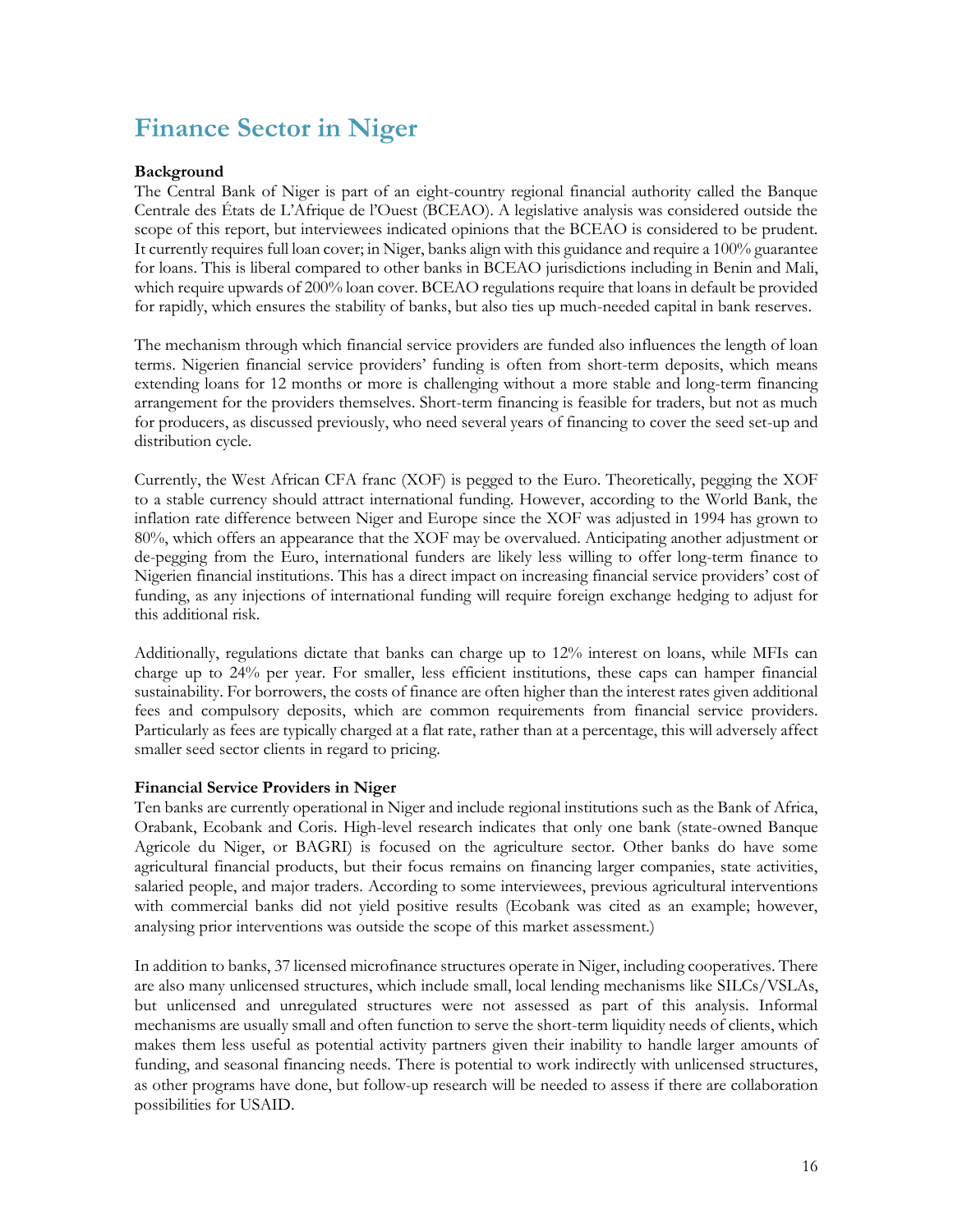Of the licensed MFIs, most are small with fewer than 5,000 clients and are considered to have weak operations. Some have experienced restructuring or are undergoing restructuring, including Asusu (a larger institution), MCPEC (mid-sized), and CAA Yika (small-sized).

Border closures between Nigeria and Niger are a key reason why financial inclusion remains limited. Interviewees from MFIs mentioned that many clients have difficulties paying back their debts given limitations on trade. Of the data analysis that was possible as part of this assessment, between 5-30% of MFIs' portfolios consisted of loans that are overdue more than 30 days (Portfolio at Risk over 30 days or PAR>30). In fact, only one MFI is currently below the legal PAR>30 threshold of 5% (ACEP). Interviewees cited common issues, including weak management, limited client assessment capabilities, embezzlement, lack of back office systems, and a perceived culturally low willingness to repay debt on time in the country. Adequately addressing these challenges will require a longer-term approach, as discussed in the recommendations section, that includes extensive education for farmers and other seed sector actors. The challenges, though extensive, are not insurmountable – the need for development initiatives will remain high in Niger, as one of the world's least developed countries.

### <span id="page-16-0"></span>**Recommendations**

Implementing a seed systems development project in Niger will require a significant degree of collaboration to combine more resources and approaches that address the systemic issues facing the farmers and seed sector actors. The S34D team should seek to engage other development actors currently operating in Niger, including the Development Finance Corporation and other USAID initiatives, which are engaged in vegetable and husbandry activities, as well as other international aid agencies working in the region. Overlap with these projects can include combining farmer trainings, working with the same input traders and seed producers, and connecting farmers or value chain actors involved in disparate projects to the same financing structures.

Given the scope of this report, recommendations for the S34D project are limited to interventions involving seed value chain actors and financial service providers.

### <span id="page-16-1"></span>**Recommendations for the Seed Sector (Non-financial actors)**

### **Policy Level**

Collaborating with government and seed sector actors to improve market conditions for private sector actors will develop a more sustainable environment for financing the seed sector.

- **Collaborate with government actors to support liberalization of the agricultural sector:**  The bureaucratic operations in Niger hamper the development of market-based systems on which financial service providers depend. Policies that encourage private traders and operators, for instance parastatal or private seed certifiers and private seed storage facilities, to be more directly engaged within the seed sector will stimulate competition and development. The government continues to play an important role in regulating seed quality.
- **Shift to a bottom-up seed buying program:** Currently, seed is produced and distributed to Nigerien farmers without the farmers themselves having much influence in the type of seed they receive. Deliveries of seed are also frequently late, which can significantly impact farmers' yields. Instead, mechanisms like vouchers or e-vouchers can be put in place that would allow eligible farmers to choose which seed they want, when they want it, as well as needs for training or other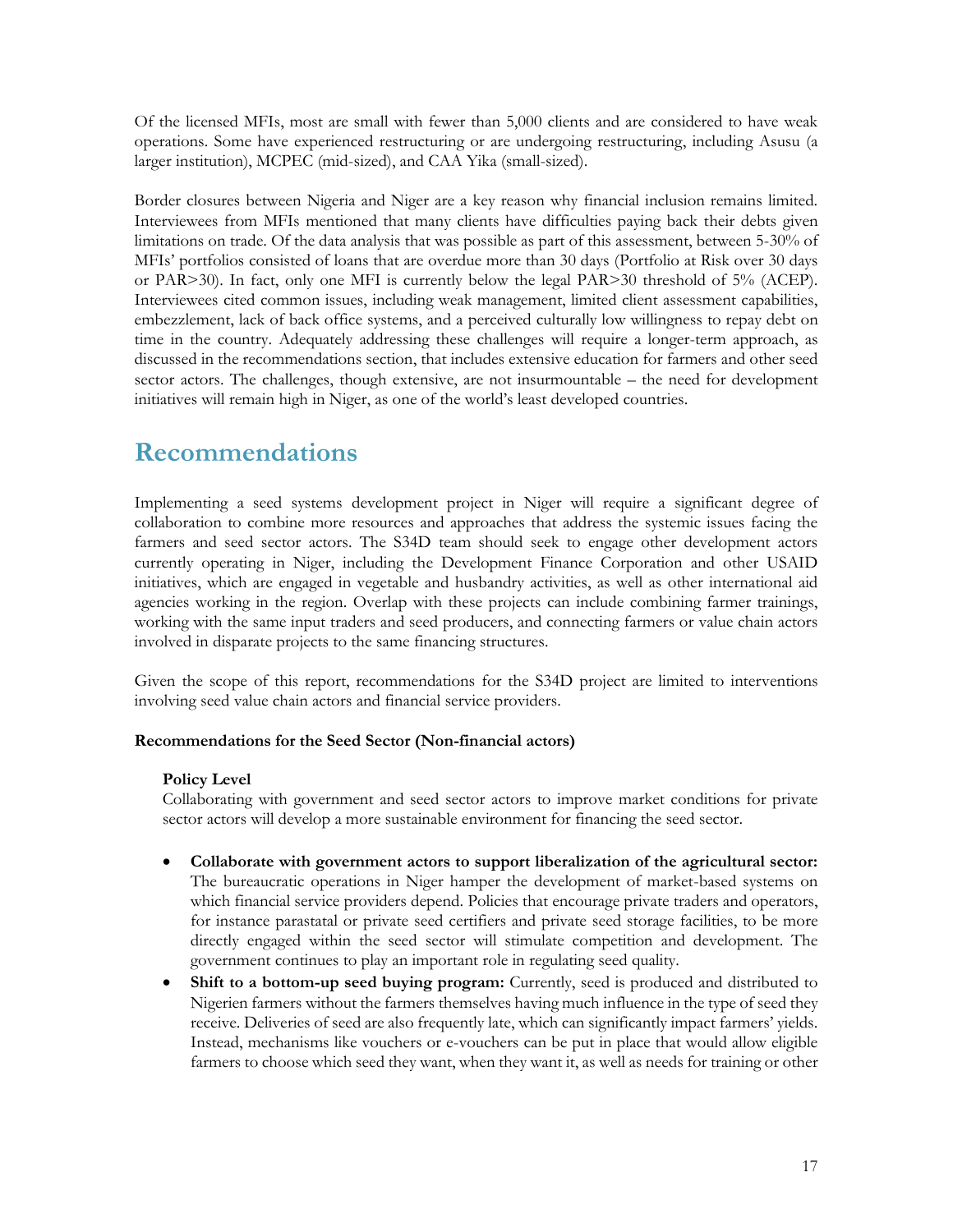farm inputs.<sup>11</sup> This bottom-up approach can inform deliveries and improve efficiencies to reduce potential losses.

• **Increase minimum capital requirements:** Niger has a relatively low threshold for capital requirements compared to nearby countries like Mali and Benin, which means many small, less efficient MFIs operate throughout Niger. This competition has created an environment in which the demand for credit is met by many institutions, and few are able to attract a critical mass of clients to earn adequate margins to invest in further growth and/or efficiencies. Encouraging the Central Bank to instate increases in minimum capital requirements may result in consolidations and the establishment of fewer, but stronger institutions. With stronger and larger operations, financial service providers will be able to attract additional funding at longer term lengths, further supporting their operational stability and ability to disburse longer-term loans.

### **Field Level**

Supporting farmers in gaining a better understanding the value of improved seed will encourage greater up-take and increase the demand for quality seed.

- **Establish demonstration plots:** Addressing perceived reluctance (whether cultural, financial, or otherwise) to test and use new seed will be essential for increasing uptake of improved seed varieties and improving farming practices. Demonstration plots will directly show farmers how different seed can result in improved yields and serve as a central location for facilitating practical training in agricultural best practices. Seed producers/traders and lead farmers are often well positioned to establish and maintain demonstration plots, as they are already in direct contact with farmers and can use the plots as sales tools for their seed. This intervention will require multi-year funding to accommodate several growing seasons, as well as allocation for experts (likely a partnership with an extension service provider) to train the traders or farmers operating the demonstration plots to then serve as trainers for farmers.
- **Invest in the development of climate-resilient seed:** Allocating funding to develop climateresilient varieties could, with additional technical assistance, address the climate-related challenges in Niger (such as drought), which will facilitate better yields and, after several seasons of evidence, encourage broader up-take of improved varieties.

### <span id="page-17-0"></span>**Recommendations for Financial Service Providers**

### **Operations**

Improving the expertise and capacity of financial service providers to capably develop and manage agricultural loan products, especially loan products for seed sector actors, will be essential in unlocking access to appropriate financial services for farmers and seed sector actors.

• **Conduct thorough market research:** Financial service providers require an in-depth understanding of the cashflows of seed producers, traders, and farmers to inform the design of financial products and to identify target clients (later, as financial service providers become more capable in serving farming clients, this can include strategies for identifying and serving highquality and/or underserved client groups like women, youth and ethnic minorities). The research could include an assessment of the demonstration plots and training modalities to better predict

<sup>11</sup> A similar program is implemented in Ethiopia. Farmers use mobile phones and are registered in a common database in which they input requests for e-vouchers. Traders are also set-up in the database and have mechanisms in place to accept e-vouchers for payment. A central entity, such as an NGO or FSP, could manage the distribution and redemption of vouchers.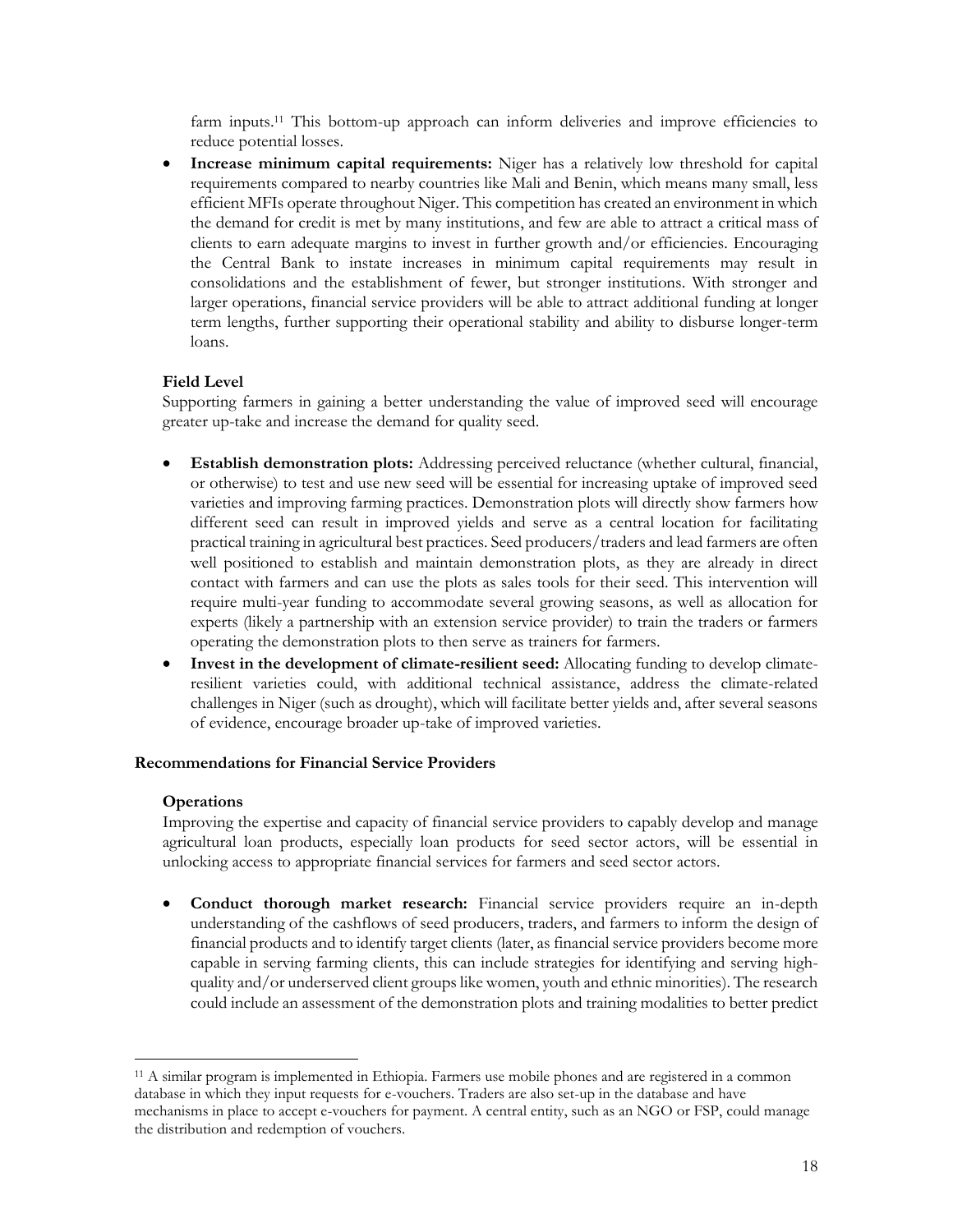yields and farm-level revenues which are an important factor in determining clients' ability to repay.

- **Support financial product development:** Through the provision of technical assistance, financial service providers can leverage external expertise to develop loan products specific to the financial service provider's target client group(s). Considerations should include loan terms, grace periods, amounts, collateral and application requirements, and additional services.
- **Train staff members:** Financial service providers will need well-trained staff to support agricultural clients and monitor and manage the agricultural loan portfolio, which includes identifying and mitigating potential risks, understanding crop and loan cycles, and monitoring trends in key performance indicators.

### **Capital Constraints**

Access to funding is a major constraint for Nigerien MFIs and to a lesser extent for banks. Local funding is limited, and many MFIs rely largely on short-term savings for their pool of capital. The risks and uncertainties in Niger also discourage international investors from placing capital in highrisk institutions. Given the challenges, most interviewees indicated that interventions should be no less than five years to accommodate several growing seasons and ensure the financial sector can adapt and grow operations to effectively serve agricultural clients without external support.

- **Connect financial service providers to general funding**: Financial service providers indicated their need for capital to be in the range of \$170,000-\$9 million, depending on the size of the provider. For S34D, assuming the activity establishes partnerships with one bank and five MFIs, the required general funding need would amount to an estimated \$12 million to support providers' general operations. This need could be met through a regulated bank.<sup>12</sup>
- **Establish a guarantee facility to securitize MFI funding**: Interviewees indicated that most regulated banks do not trust MFIs to repay loans, so a loan guarantee would be needed to encourage banks to lend to the MFIs. Interviewees suggested a loan guarantee valuing 50% of the outstanding portfolio, which would amount to an estimated \$6 million, assuming banks lend \$12 million to activity partners. The S34D team could engage the U.S. International Development Finance Corporation (DFC) to provide the guarantee for this purpose. In other markets, similar arrangements have been made with the DFC Development Credit Authority guarantee to ensure that liquidity moves more freely downstream to rural-facing lenders.
- **Conduct research on the potential of insurance offerings:** To protect their portfolio, financial service providers can use insurance offerings to mitigate risks related to weather or crop diseases. However, none of the interviewees had deep experience in handling insurance claims and likely would not be able to integrate a traditional approach that involves individual agreements and claims checks. One option could be similar to one employed by World Vision, which developed a satellite imaging software to measure and monitor on-the-ground conditions and automatically trigger pay-outs in the event of extreme weather, such as an extended drought. This would require either the financial service provider or insurance provider to electronically record the insured clients, as well as GPS coordinates of the farms. A feasibility study could be conducted to assess options for integrating insurance in the project activities.

### **Financial Service Providers' Focus on the Seed Sector**

Only one financial service provider is focused on the agricultural sector in Niger, despite agriculture accounting for the majority of economic activity for Nigeriens. The following recommendations offer strategies to increase the focus of financial service providers on serving the agriculture sector and specifically seed sector actors.

<sup>12</sup> The risk is that banks do not trust MFIs to pay back the loan. Hence, USAID should provide a solid guarantee and use the bank primarily as a loan administrator.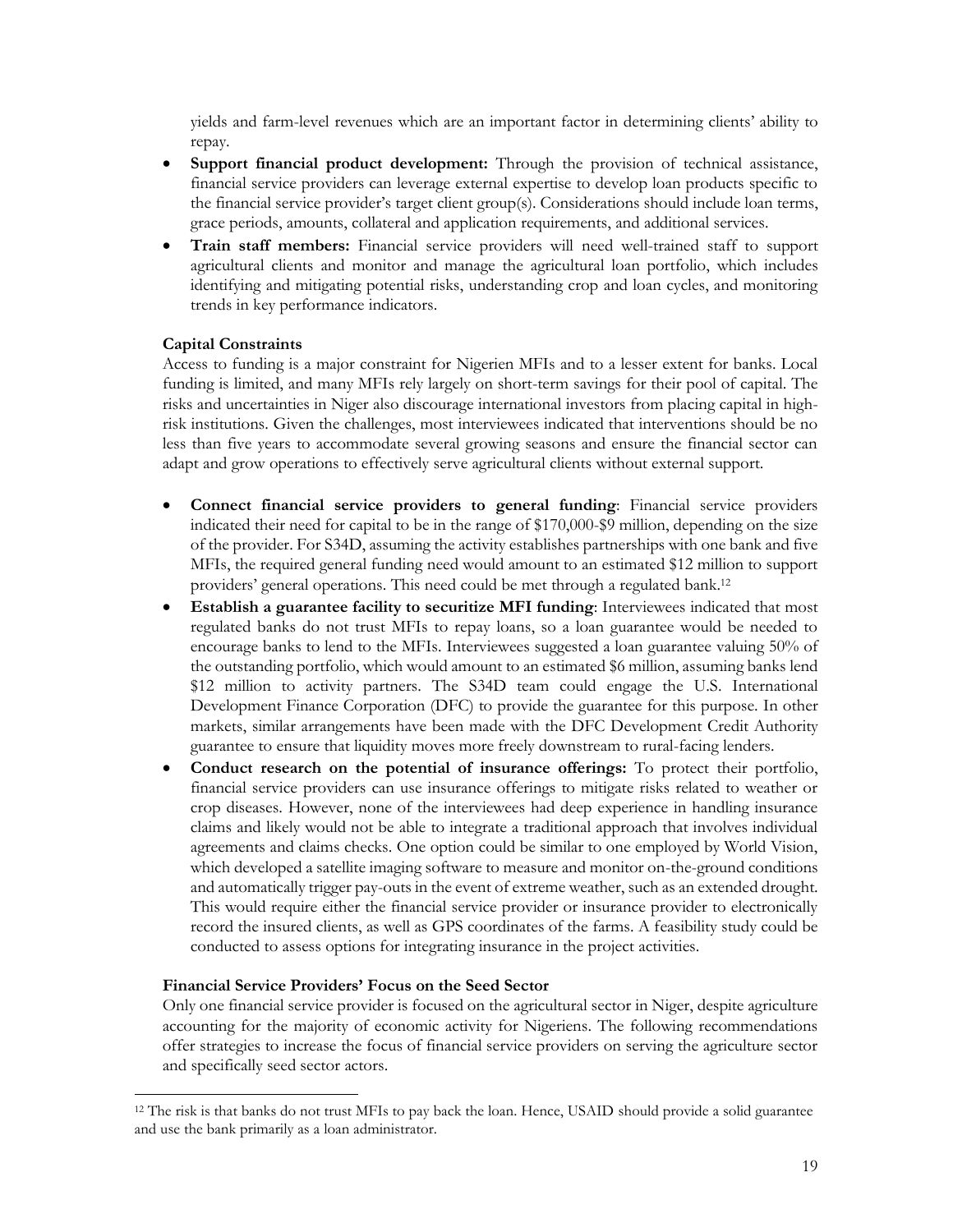- **Encourage banks to target specific seed producers:** The S34D team should engage at least one bank partner (MFIs are unlikely to be able to serve the large financing needs of seed producers) to finance several of the main seed producers in Niger. This will involve building the capacity of the financial service provider to understand and manage a large, long-term loan (\$400,000-\$900,000 over several years) and designing the loan product terms to be suitable to the producers' needs.
- **Encourage banks and MFIs to target seed traders:** Seed traders have established sales relationships with their clients (farmers) and offer an important point of contact through which the S34D activity could unlock finance for farmers. Reaching farmers directly with finance would be challenging in this market; instead financial service providers should develop financing products for seed traders to be able to provide seed to farmers on credit. (This does already occur, but without finance, seed traders struggle with liquidity.) The S34D team should select traders that already have an agreement with CAIMA to handle seeds and manage larger operations. These larger traders are estimated to need \$85,000 each distribution cycle, which purchases enough seed for about 5,000 hectares, or 3,000-4,000 farmers. Assuming disbursements of 100 loans, the total value of loans for traders would amount to \$8.5 million.
- **Integrate factoring in financing arrangements:** Seed producers often sell to government programs, which are regularly late in payment and cause a cashflow shortage for producers. Financial service providers could provide producers with cash, leveraging the contracts with the government as guarantees, unlocking much-needed capital for providers when they need it. Factoring arrangements can involve either (1) the financial service provider or a third party purchasing the contracts at a discounted rate and directly handling the collection of payments with the purchaser (i.e. the government) or (2) the financial service provider using the contracts as collateral when lending directly to seed producers.
- Assess solutions for trade finance: International trade of agricultural commodities is less common in Niger given border closures and limited capacity of the sector. However, trade finance will be an important consideration of financial service providers in the future as the sector develops and would be worthwhile to explore as part of the S34D project. Interviewees indicated that trade finance requires holding 20-50% of the financed amount at the corresponding bank, which has implications in terms of liquidity for financial service providers. Especially given other USAID agriculture interventions in Niger, it is recommended to assess trade finance in more detail.

### **Investments in Seed Producers**

Private investors, compared to banks and MFIs, could more quickly unlock capital for seed producers.

In Niger, private investors could stimulate the seed sector by directly investing in seed producers, especially given that many banks and MFIs are not currently equipped to provide long-term, risk-bearing capital. The private investment market in Niger is extremely limited, with most investors focusing on property or regional and international stock markets, rather than local companies. To meet the long-term capital needs of seed providers, USAID could directly invest equity or debt in several seed companies through any available USAID financing arrangements alongside existing development partners like AGRA, I&P, Root, Teranga, or the Development Finance Corporation. An additional assessment is recommended to review the companies and the modalities for investment.

#### <span id="page-19-0"></span>**Recommendations for Partner Selection**

Below offers an initial, high-level assessment of potential partners for the S34D activity.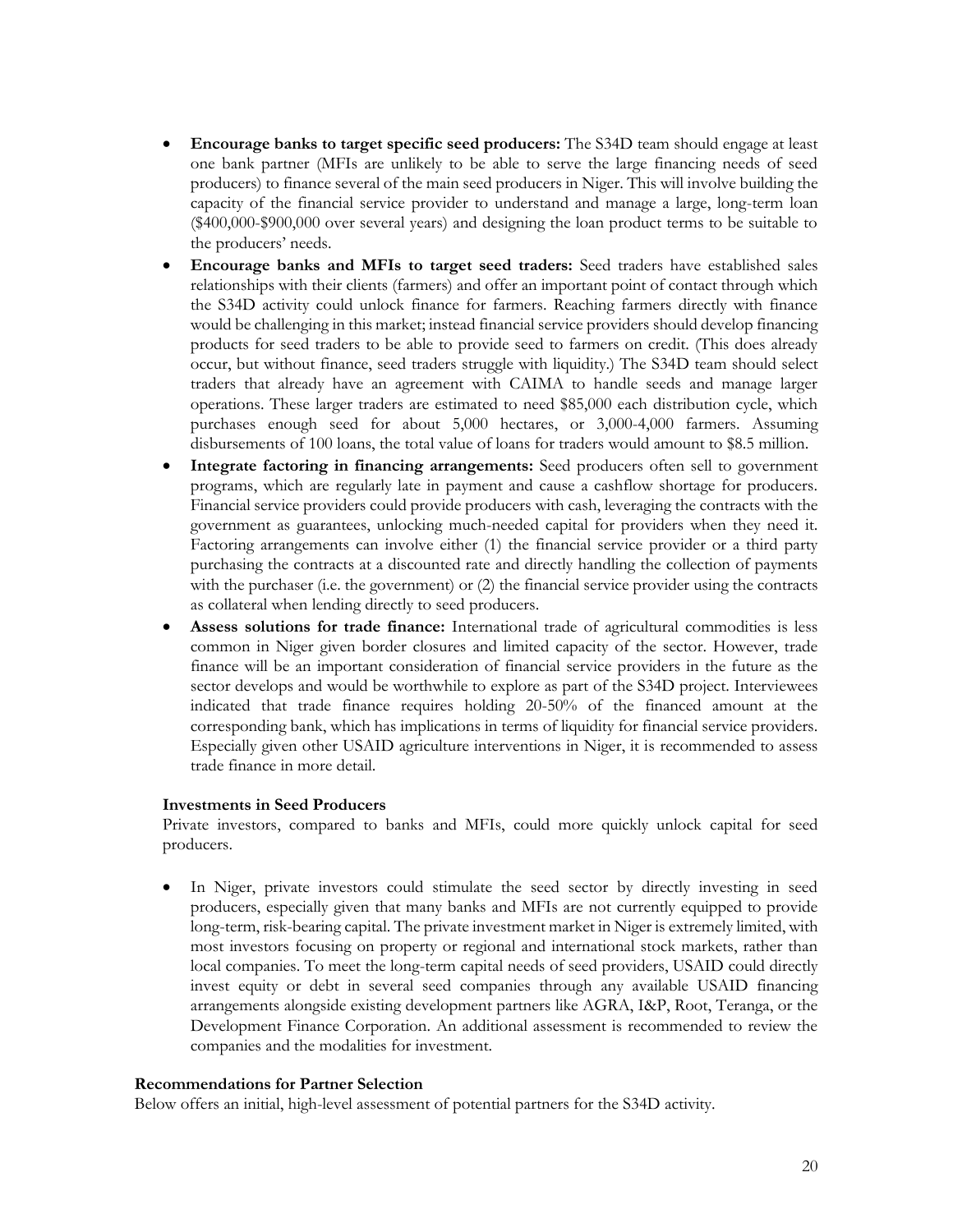Considerations were made in regard to the institution's experience in financing agricultural activities, operational stability, size, and stated interest in partnering with S34D. Best efforts were made for a comprehensive assessment; however, not all 37 microfinance institutions could be visited during the fieldwork due to time limitations and travel risks. Annex A includes the finance needs of possible S34D partners visited and assessed as part of this research.

Overall, most contacted institutions are interested in partnering with S34D, with the largest expressing needs relating to capital constraints. Most interviewees expressed interest in loans, a 50% guarantee facility, as well as technical assistance to financial service providers to establish agricultural lending operations and to farmers to improve their yields through purchases of improved inputs.

Among the assessed financial service providers, the highest-potential partners include ACEP, BAGRI, Capital Finance, CASSEF, CMN, Kokari, MCPEC and Taandi. However, it is recommended to conduct deep-dive assessments with each provider prior to deciding partnership arrangements.

Given the weak state of the microfinance sector, one option could be to engage well-known international institutions to establish operations in Niger. These institutions could include Access Bank, Accion, Baobab, **<sup>13</sup>** Advance, IPC and World Vision, all of which could possibly start-up operations or acquire an existing MFI. However, either approach would require a significant amount of seed funding and several years to establish operations at scale. Some of these institutions already operate with success in neighboring countries which may indicate potential to successfully operate in Niger as well.

Currently, no recommendations can be made regarding the use of technology (advanced mobile technology, remote payments, credit algorithms) given that the back offices of the visited MFIs appear to be rudimentary. Banking platforms, processes, and basic technologies will first need to be updated and stabilized (including data cleaning, data input processes, standardizing recording and reporting) before systems can be upgraded and prepared for integrating advanced technology. Therefore, one recommendation for the S34D activity is to assist in the development of a shared service center for MFIs. A shared service center could manage the information technology needs for several MFIs while stabilizing and standardizing institutions' data and processes. Strategies to improve operations can directly strengthen financial institutions, which can make them more attractive to partners and development funding and able to disburse more capital for the seed sector.

### <span id="page-20-0"></span>**First Estimate of Seed Sector Finance Needs and Budget Considerations**

The following was constructed to estimate project cost and scope, based off this initial, high-level assessment. The project assumes S34D will work with five MFIs and one bank and will provide a broad range of financial support to these partners. The budget also assumes that the project will include work with several technical assistance partners to provide field-level assistance to farmers, agricultural traders, and seed producers. The following, however, offers only an initial estimate to provide guidance to the S34D team for planning purposes.

<span id="page-20-1"></span><sup>13</sup> Note the author of this research is a board member of Baobab Senegal.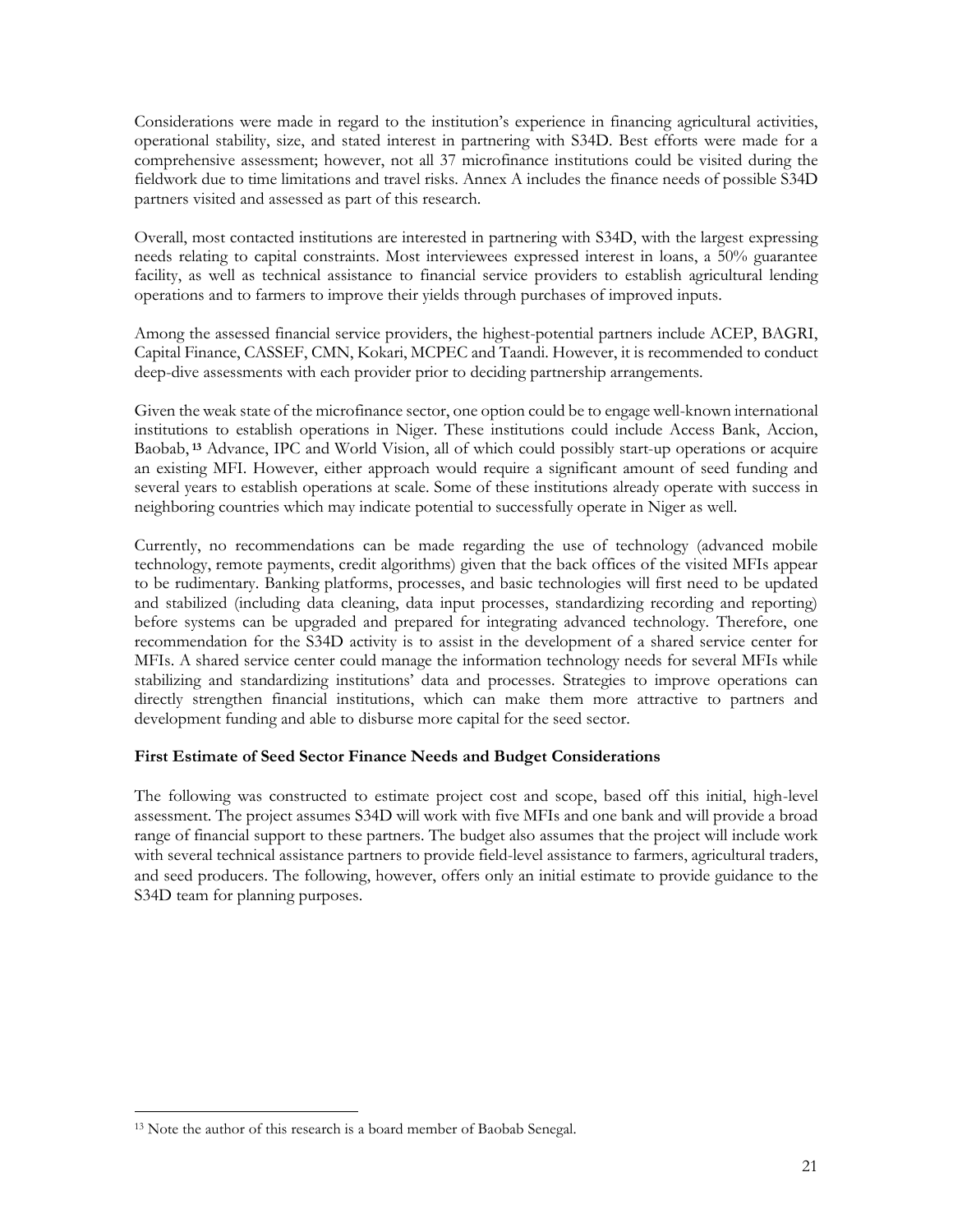**Table 2.** *Estimate of Annual Seed Sector Finance Needs*

| Finance A14                                                                                     |                 |
|-------------------------------------------------------------------------------------------------|-----------------|
| Long-term finance for major seed producers through banks                                        | \$1.6 million   |
| Short-term finance for major seed producers through banks/MFIs                                  | $$0.5$ million  |
| This could include factoring to finance late payments to seed producers                         |                 |
| Short-term finance for agricultural traders through MFIs                                        | $$0.5$ million  |
| Short-term finance for farmers through MFIs/agricultural traders                                | $$0.8$ million  |
| Agricultural trade finance cover of 25%                                                         | $$0.5$ million  |
| To cover the cash placement requirement; to be used by banks                                    |                 |
| <b>Subtotal – Financing Needs</b>                                                               | \$3.9 million   |
| 50% guarantee facility                                                                          | $$1.95$ million |
| To encourage financial institutions to cover the seed value chain. The amount is expected to be |                 |
| drawn upon and therefore diminish in value over time.                                           |                 |
| <b>Total - Financing Needs</b>                                                                  | \$1.95 million  |
| <b>Technical Assistance</b>                                                                     |                 |
| Further research on partners and project outreach will be needed to estimate the                | <b>TBD</b>      |
| costs of technical assistance activities, which may include:                                    |                 |
| Lobbying activities to streamline government/assistance programs                                |                 |
| Training of bank staff                                                                          |                 |
| Training of traders and farmers                                                                 |                 |

<sup>A</sup>Amount is expected to remain fairly stable, limited interest earning should offset possible losses. Losses are expected to be limited with the use of a guarantee facility. See Annex A for the basis of these estimates.

### **Project Considerations**

Apart from trade finance and lobbying activities, it is strongly recommended that certain activities be combined:

- To develop a strong foundation for the provision of financial services, **market research** should be conducted to gain an in-depth understanding of the specific financial needs of different actors throughout seed value chains and should be followed by the provision of **technical assistance in product development** to ensure loan terms and amounts are appropriate, which should then be followed by **staff training** to strengthen institutions' capacity for risk assessment and portfolio management.
- Provision of both **long-term finance** and **short-term finance** for seed companies to cover longer projects, like the commercialization of seed, as well as short term operational expenses, such as paying seed producers.
- Increasing access to finance for **seed producers**, alongside increasing access to finance for **traders and farmers**, to effectively grow the capacity of the entire seed value chain.
- Increasing **access to finance for farmers**, as well as the **provision of training, sample seed, and demonstration plots** to improve farmers' skills and increase yields.

Lastly, it is important to note that many MFIs in Niger have a low absorption capacity and may be easily overloaded with technical assistance and funding. This would result in institutions expanding beyond their capacity or scope of control. In the financial sector in general, it is advised that portfolio growth should not exceed 10-25% per year, and these limitations should be taken into account by S34D partners.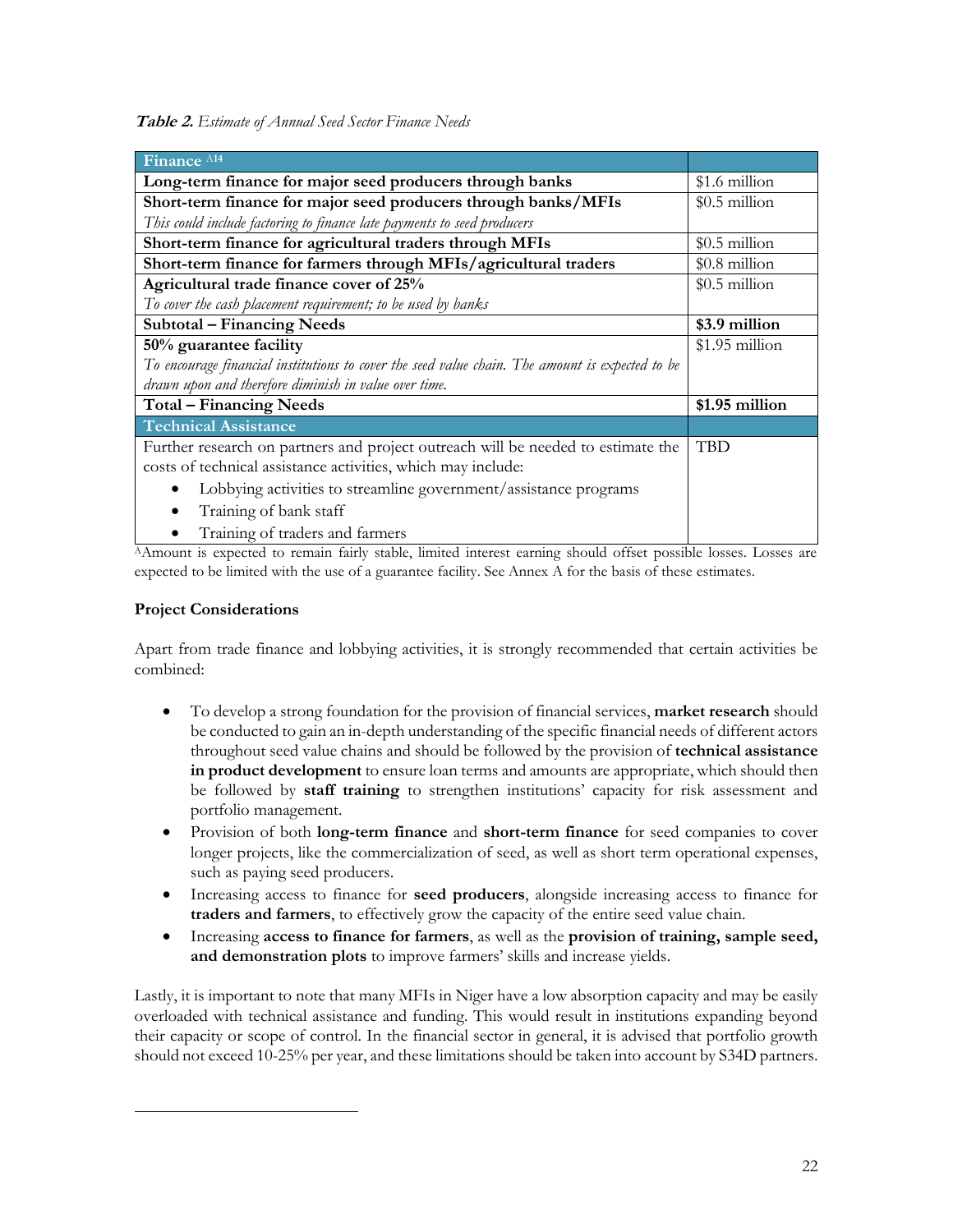## <span id="page-22-0"></span>**Conclusion and Next Steps**

Given the economic environment and development challenges in Niger, interventions like S34D are important, but nonetheless challenging to implement. Interventions should consider the entire value chain and leverage partnerships where possible to consolidate resources toward common objectives.

For the S34D team, recommendations for next steps include:

With financial service providers:

- **Pre-select** a cohort of potential partners
- **Conduct market research** with these partners to determine the specific finance needs of farmers, traders and seed producers
- **Finalize** selection of financial service providers
- **Provide technical assistance for product development** based on the market research to inform the terms and sizes of loans they should offer, as well as risk management and high-quality client segmentation
- **Finalize selection** of the seed sector partners, also based on their input in the market research and product development
- **Finance agreements** for the selected partners to prepare for uptake
- **Train** staff members of selected finance partners in handling the seed sector clients and loan portfolio

With seed sector actors:

- **Conduct market research** on farmers' training and support needs; also assess the demonstration plot needs of farmers
- **Develop training program** based on the market research, and set up a demonstration plot for farmer training
- **Engage** traders to manage demonstration plots and train farmers

Other recommended next steps:

- **Collaborate with other funding partners** to strengthen the approach and avoid overlap
- **Engage financial inclusion experts** to support and advise MFIs
- **Establish a shared service center** to support back-office operations for existing MFIs in Niger
- **Conduct an assessment of policy recommendations**<sup>15</sup> to properly and effectively engage the government in development initiatives

<sup>15</sup> An analysis of policy-related interventions was beyond the scope of this scan of financial service providers in Niger.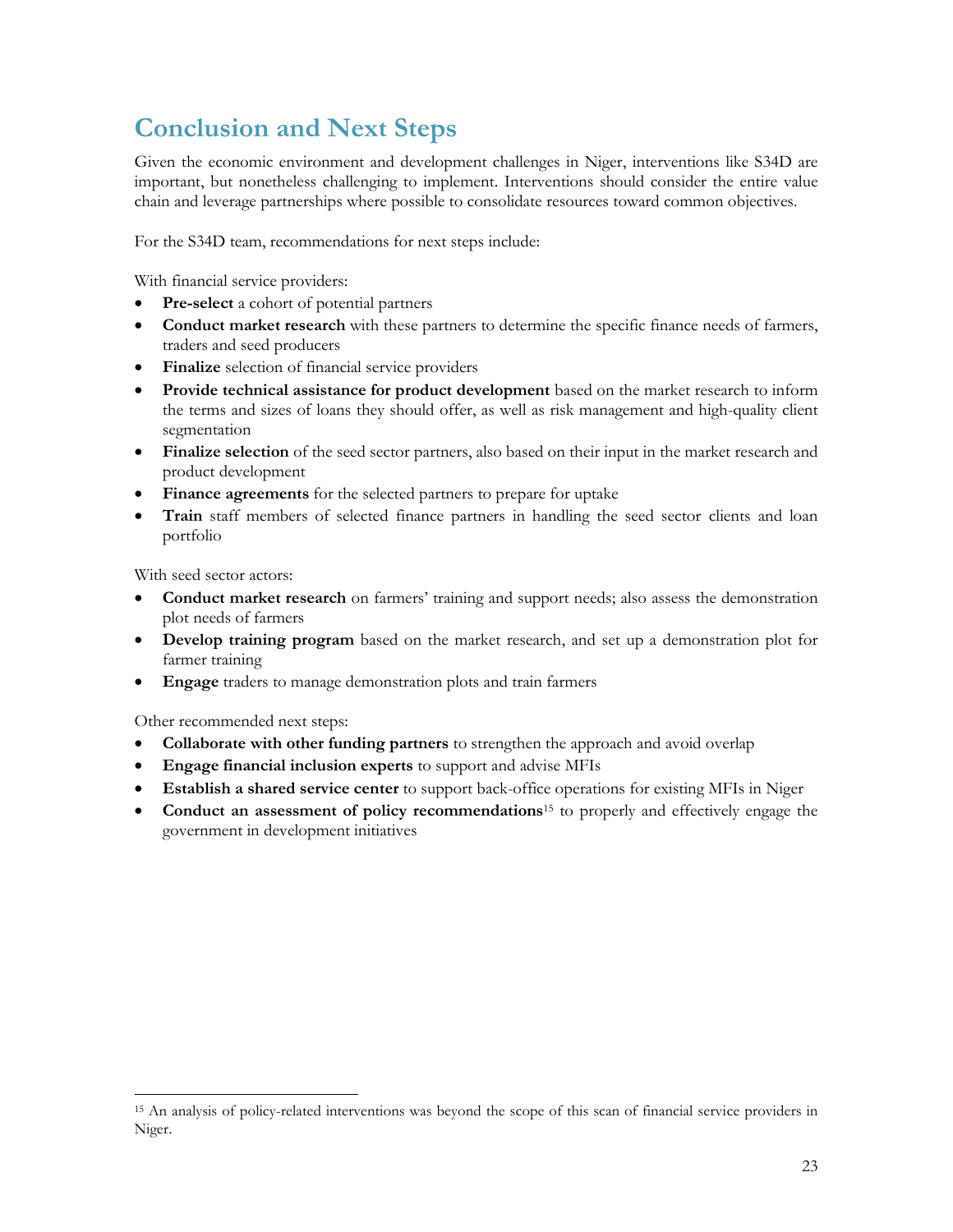### **Annex A: List of Interviewed Financial Service Providers**

<span id="page-23-0"></span>

| <b>Financial Service</b><br>Provider                   | <b>Background</b>                                                                                                                                                                                                                                                                                                                                                                                                                                                                                                                                                                                               | <b>Partnership Potential</b><br>(High/Medium/Low)                                                                                                                                                            |
|--------------------------------------------------------|-----------------------------------------------------------------------------------------------------------------------------------------------------------------------------------------------------------------------------------------------------------------------------------------------------------------------------------------------------------------------------------------------------------------------------------------------------------------------------------------------------------------------------------------------------------------------------------------------------------------|--------------------------------------------------------------------------------------------------------------------------------------------------------------------------------------------------------------|
| ACEP<br>1.                                             | Only MFI with PAR>30 below 5%; operations appear well-organized<br>$\bullet$<br>5,000 clients, 5% of whom are agricultural clients<br>Loan sizes are as large as \$17,000; total value of loan portfolio is \$7.7 million<br>٠<br>Experience working with funders and development programs (Oikocredit, Triple Jump,<br>$\bullet$<br>African Development Bank)<br>Interested in collaborating with S34D, specifically technical assistance for market research and<br>$\bullet$<br>product development, training for loan officers on agricultural risk, and provision of a loan<br>facility around \$1 million | <b>HIGH</b><br>For financing urban-based<br>seed value chain actors                                                                                                                                          |
| 2.<br>Agiya                                            | Small association with fewer than 6,000 clients<br>$\bullet$<br>Loan sizes from \$85 to \$425 (typical size for MFIs) for loan terms less than 6 months<br>$\bullet$<br>Considering expanding rural finance, but sees it is risky due to lack of collateral<br>$\bullet$                                                                                                                                                                                                                                                                                                                                        | <b>LOW</b><br>Given small size and<br>historical operations                                                                                                                                                  |
| 3.<br>Asusu                                            | Large MFI, currently undergoing restructuring due to uncontrolled high growth                                                                                                                                                                                                                                                                                                                                                                                                                                                                                                                                   | <b>LOW</b><br>Can revisit as potential<br>partner after restructuring                                                                                                                                        |
| <b>BAGRI</b><br>4.<br>(Banque<br>Agricole du<br>Niger) | State-run institution, and the only bank in Niger focused on agriculture.<br>$\bullet$<br>Experience working with international funders (Belgian, Danish, French, Swiss partners)<br>$\bullet$<br>Currently serves 60,000 clients<br>$\bullet$<br>Interested in financing large seed companies, but lack of long-term funding currently limits<br>$\bullet$<br>loan terms up to 24 months<br>Interested in a short-term loan facility (\$10 million) to finance trade, and a long-term loan<br>$\bullet$<br>facility (\$9 million) to finance the seed sector; desires a 50% guarantee facility of \$9 million  | <b>HIGH</b><br>Size and focus make it a<br>good potential partner, but<br>state influence should be<br>considered. This could be<br>clarified by assessing how<br><b>BAGRI</b> works with other<br>partners. |
| CAA-Yika<br>5.                                         | Small savings association with limited experience in agricultural finance                                                                                                                                                                                                                                                                                                                                                                                                                                                                                                                                       | <b>LOW</b>                                                                                                                                                                                                   |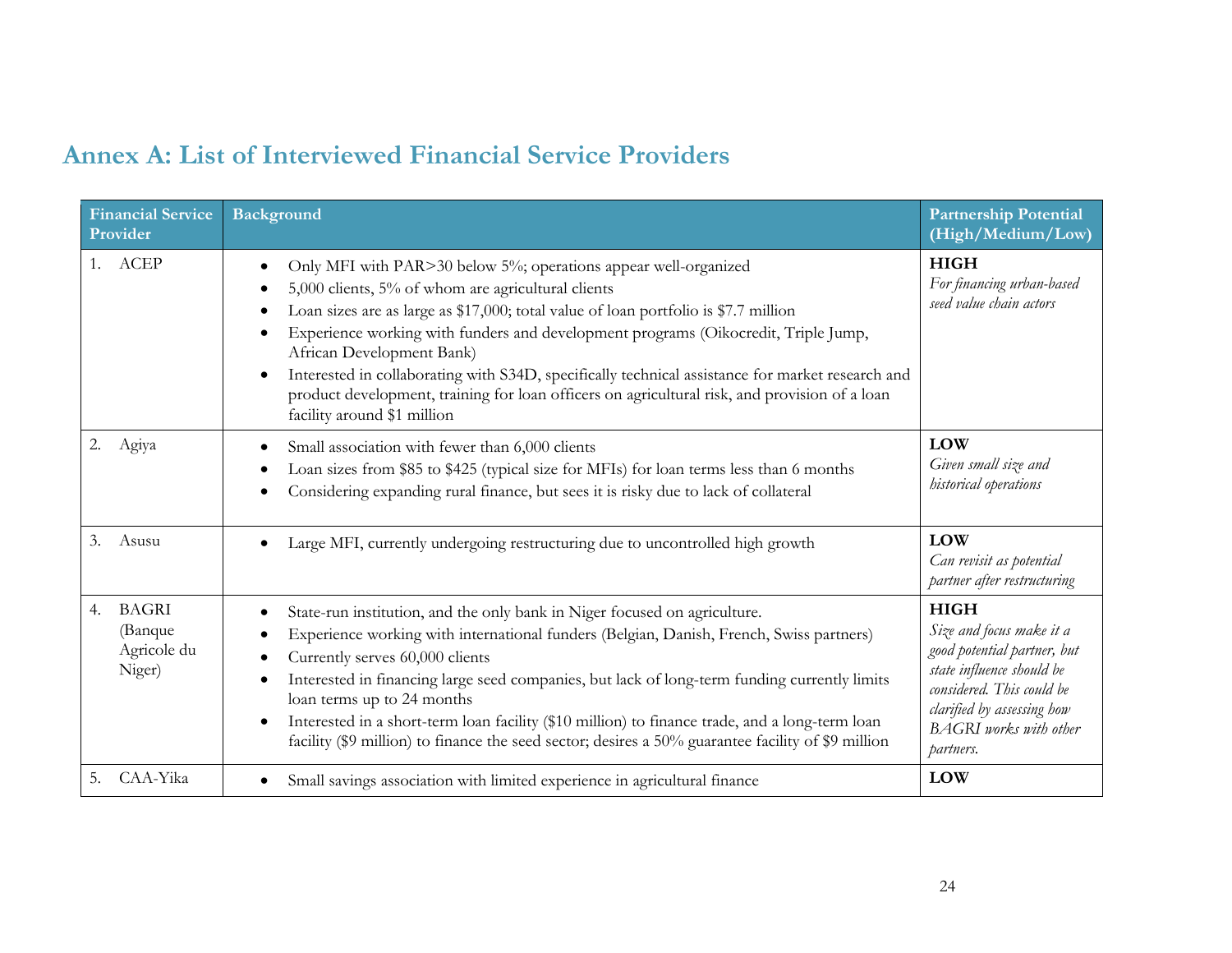|                          | Fewer than 1,000 clients with a portfolio size of \$14,000<br>$\bullet$<br>Currently undergoing restructuring<br>٠<br>Interested in a loan facility of \$3,000, a guarantee facility of \$2,000, and technical assistance to<br>support farmers                                                                                                                                                                                                                                                                                                                                                                                                                                        | Given small size and<br>historical operations                      |
|--------------------------|----------------------------------------------------------------------------------------------------------------------------------------------------------------------------------------------------------------------------------------------------------------------------------------------------------------------------------------------------------------------------------------------------------------------------------------------------------------------------------------------------------------------------------------------------------------------------------------------------------------------------------------------------------------------------------------|--------------------------------------------------------------------|
| Capital<br>6.<br>Finance | Mid-sized institution, urban-focused, operations appear well-organized<br>٠<br>Has begun introducing SME financing<br>Interested in financing seed producers and traders; considers it important for farmers to<br>$\bullet$<br>receive training and sample seeds to strengthen the seed market<br>Interested in a loan facility of \$1 million and a \$500,000 guarantee facility<br>$\bullet$                                                                                                                                                                                                                                                                                        | <b>HIGH</b>                                                        |
| <b>CASSEF</b><br>7.      | Urban-focused institution that focuses on group lending to service providers and traders,<br>$\bullet$<br>including some agricultural traders and seed producers<br>Provides loan sizes up to \$50,000 for terms up to 36 months; however, most loan sizes are<br>$\bullet$<br>\$250 for terms up to 6 months.<br>Serves 21,000 clients<br>$\bullet$<br>Interested in understanding the agricultural market in more detail, including how to finance<br>$\bullet$<br>farmers through traders and farmer associations                                                                                                                                                                   | <b>HIGH</b><br>For financing seed traders                          |
| <b>CMN</b><br>8.         | Medium-sized cooperative, with rural operations; operations appear well-organized<br>$\bullet$<br>Serves 14,000 clients, with about \$12,000 in loans outstanding; agriculture finance is estimated<br>$\bullet$<br>to constitute less than 10% of loans<br>PAR>30 is 7%, one of the lowest in Niger<br>$\bullet$<br>Considers agriculture finance risky, but interested in exploring partnership opportunities with<br>$\bullet$<br>S34D, including provision of practical trainings for farmers, a loan facility of \$1 million, with<br>a 50% guarantee. Also interested in opening a new branch, and technical assistance with<br>market research, staff training, and operations. | <b>HIGH</b>                                                        |
| Doubara<br>9.            | Small-sized association with a focus on female clients and on financing trade and services<br>$\bullet$<br>Current portfolio size of \$95,000, with loan sizes as large as \$685<br>٠<br>Has financed agriculture in the past but has stopped due to high risks<br>Serves fewer than 2,000 clients                                                                                                                                                                                                                                                                                                                                                                                     | <b>LOW</b><br>Given small size and<br><b>historical</b> operations |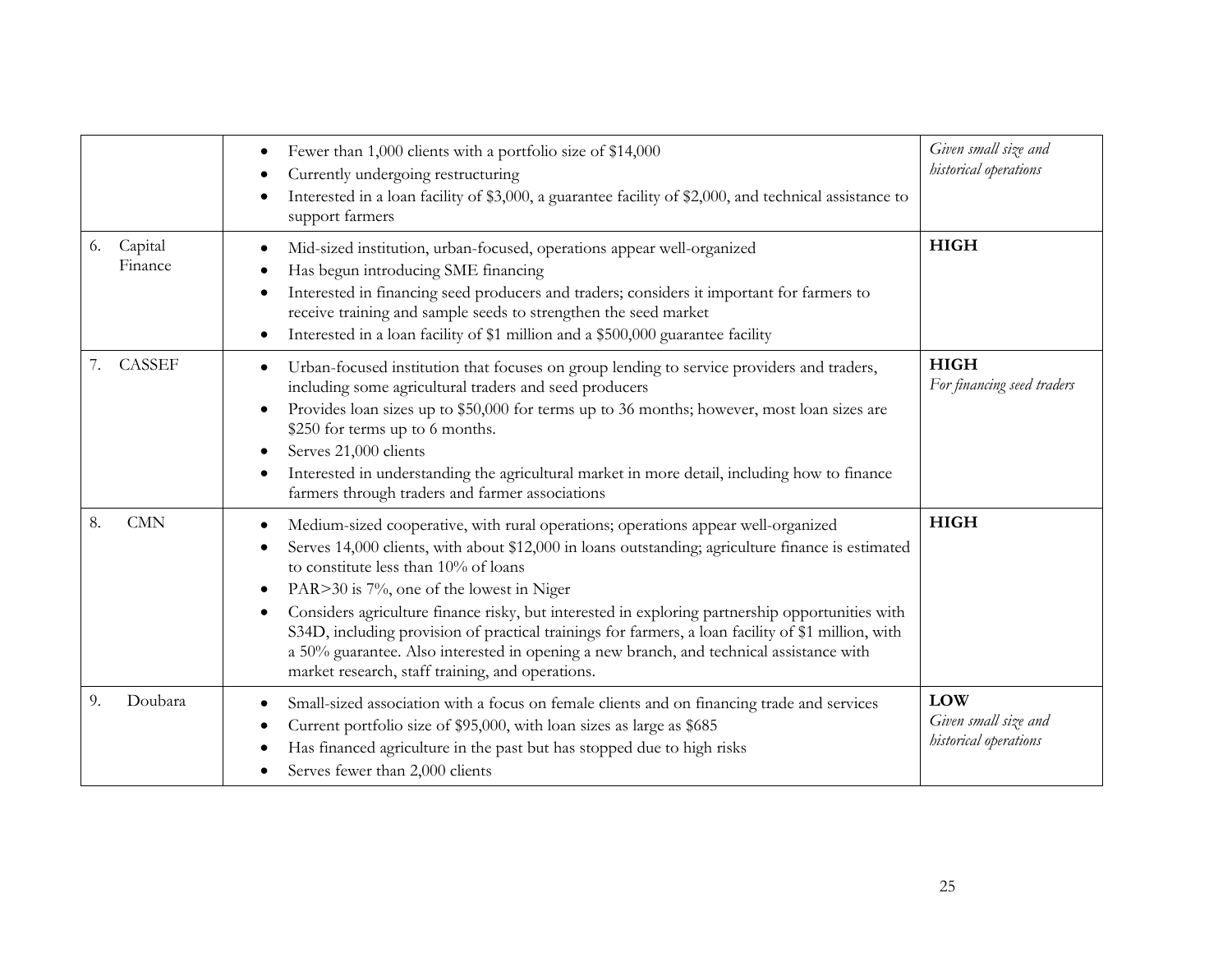|                                     | Interested in partnership with S34D, including technical assistance in developing agriculture<br>finance products and processes, and a loan facility of \$17,000 with a 50% guarantee facility                                                                                                                                                                                                                                                                                                                                                                      |                                                                                                                                                              |
|-------------------------------------|---------------------------------------------------------------------------------------------------------------------------------------------------------------------------------------------------------------------------------------------------------------------------------------------------------------------------------------------------------------------------------------------------------------------------------------------------------------------------------------------------------------------------------------------------------------------|--------------------------------------------------------------------------------------------------------------------------------------------------------------|
| 10. FISAN                           | Government-linked guarantee manager that was established from donor funding; has not yet<br>$\bullet$<br>started operations<br>Plans to guarantee an estimated \$2 million in loans; currently has \$1.4 million in funds available<br>$\bullet$<br>and aims to grow to \$9 million<br>Has selected three MFIs and one bank (BAGRI) as initial partners<br>$\bullet$<br>Interested in receiving portfolio guarantees, funding, and provision of technical assistance for<br>$\bullet$<br>its partners                                                               | <b>MEDIUM</b><br>Not yet tested, so is unclear<br>if decisions are made<br>independently and efficiently                                                     |
| 11. Kokari                          | Mid-sized association that has received USAID assistance in the past<br>$\bullet$<br>Serves 14,000 clients, primarily agricultural clients<br>$\bullet$<br>Loan sizes are typically around \$2,000 for terms up to 12 months<br>$\bullet$<br>Interested in collaborating with S34D, especially in a loan facility of \$500,000, and support with<br>$\bullet$<br>transport and training for farmers and traders                                                                                                                                                     | <b>HIGH</b><br>Experience with agriculture<br>finance and size would be<br>useful for expanding finance<br>for traders                                       |
| <b>MCPEC</b><br>12.                 | Large institution that combines nine finance cooperatives; recently underwent restructuring,<br>$\bullet$<br>but now appears to have stable operations; has received previous assistance from USAID<br>Serves 35,000 clients, 40% of whom are rural<br>$\bullet$<br>Current portfolio value is around \$9 million, with PAR>30 of 9%<br>$\bullet$<br>Interested in partnering with S34D, especially in assistance for farmers (demonstration plots<br>$\bullet$<br>and trainings), as well as financing (short and long-term financing, valuing around \$2 million) | <b>HIGH</b><br>Experience in agriculture<br>and size make it an<br>attractive partner, but<br>analysis is needed regarding<br>the state of its restructuring |
| <b>MEC</b><br>13.                   | Small MFI that focuses on female clients and trade, with less than 5% going to agricultural<br>$\bullet$<br>lending (considered high risk)<br>Serves 4,000 clients through two branches; portfolio value is around \$1 million<br>$\bullet$<br>Potentially interested in working with S34D, and would be interested in a loan facility of<br>$\bullet$<br>\$500,000 with a 50% guarantee, as well as means of transport<br>Has experience with external assistance with WOCCU<br>$\bullet$                                                                          | <b>MEDIUM</b><br>Has a good size and focus;<br>perhaps consider as a reserve                                                                                 |
| <b>RECA</b><br>14.<br>(Agricultural | Not a finance organization, but rather an intermediary for agriculture and may be able to<br>$\bullet$<br>reach local village lending associations, and provides agricultural information to farmers by<br>radio and phone                                                                                                                                                                                                                                                                                                                                          | <b>MEDIUM</b>                                                                                                                                                |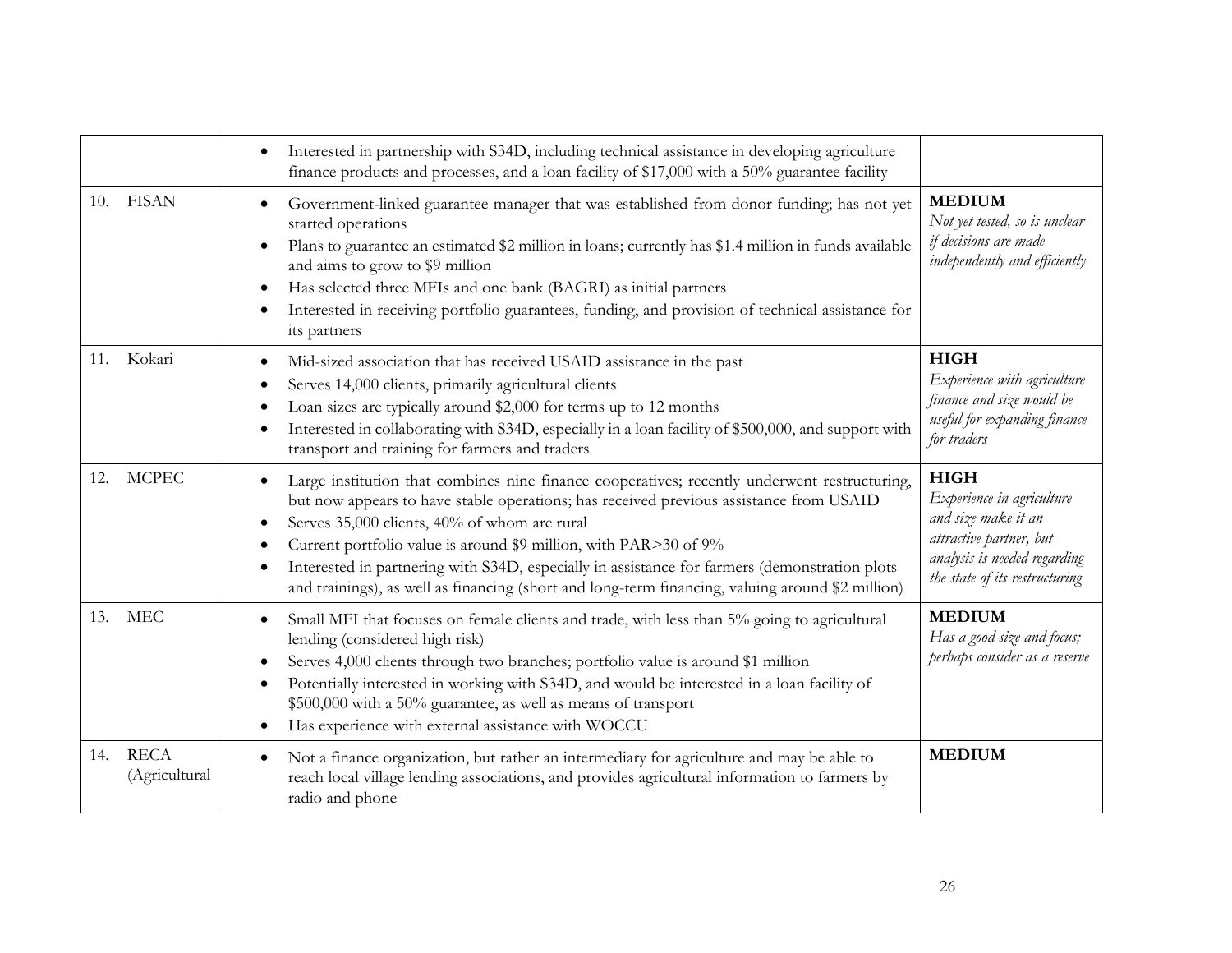| Chamber of<br>Commerce) |                                                                                                                                                                                                                                                                                                                                                                                                                                                                                                                                                                                        | Potential for partnership if it<br>can reach small village<br>banks and advise farmers                                                |
|-------------------------|----------------------------------------------------------------------------------------------------------------------------------------------------------------------------------------------------------------------------------------------------------------------------------------------------------------------------------------------------------------------------------------------------------------------------------------------------------------------------------------------------------------------------------------------------------------------------------------|---------------------------------------------------------------------------------------------------------------------------------------|
| Taanadi<br>15.          | Large institution, and has gone through recent operational challenges<br>Operates through 7 main branches and smaller outlets<br>Current portfolio value is around \$5 million with agriculture accounting for about 15%.<br>Finances small village structures, which each have an estimated 1,000-3,000 clients<br>Has experience working with donor programs<br>$\bullet$<br>Interested in collaborating with S34D, specifically in receiving a line of credit of \$2.5 million, a<br>$\bullet$<br>portfolio guarantee and participating in trainings for loan officers and farmers. | <b>HIGH</b><br>Good potential partner, but<br>restructuring phase should be<br>further assessed to determine<br>health of institution |